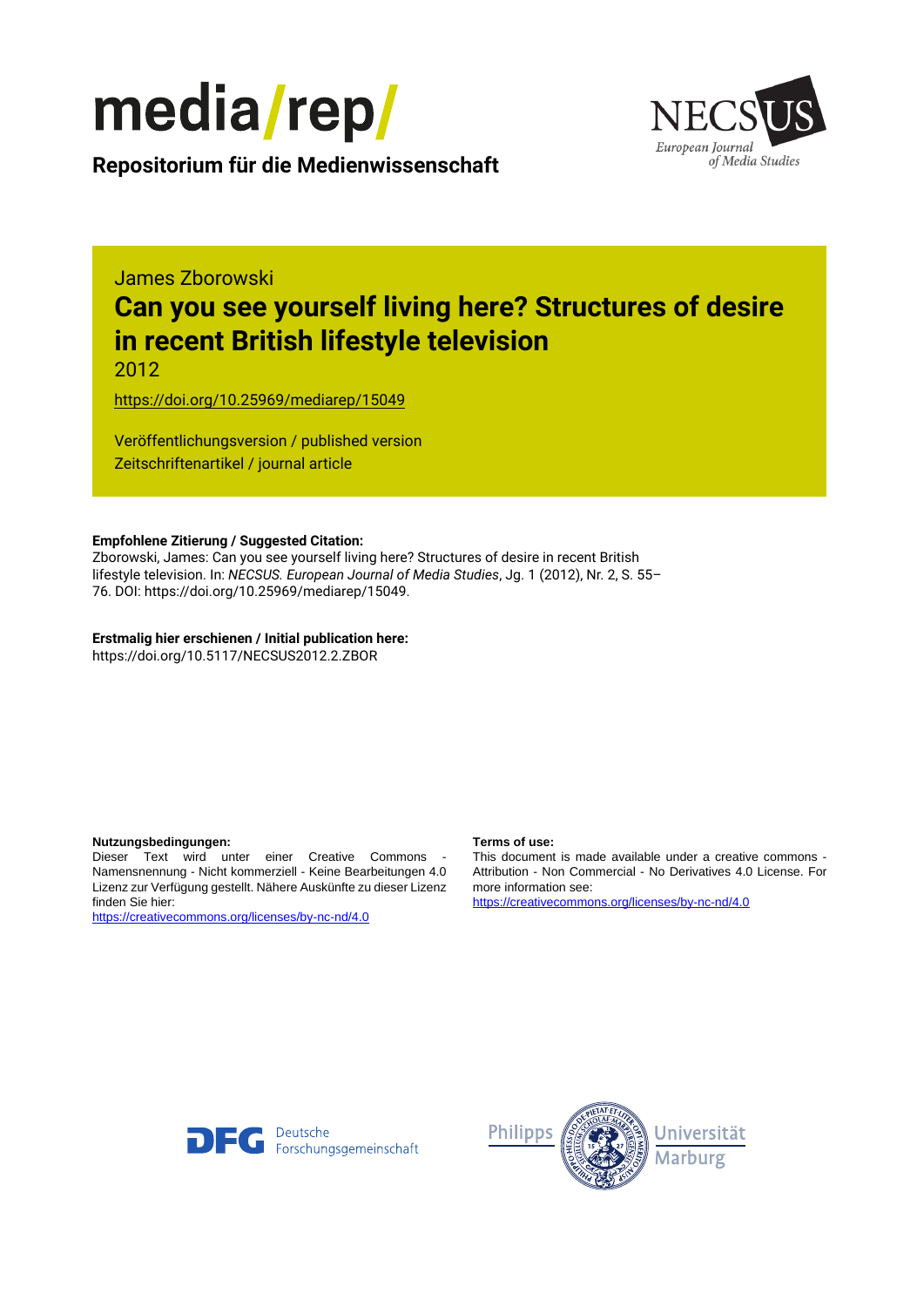EUROPEAN JOURNAL OF MEDIA STUDIES

www.necsus-ejms.org Published by: Amsterdam University Press



# **Can you see yourself living here?**

*Structures of desire in recent British lifestyle television*

James Zborowski

NECSUS 1 (2):55–76 DOI: 10.5117/NECSUS2012.2.ZBOR

**Keywords:** British, cooking, food, lifestyle, property, renovation, television

As part of her 'attempt to establish the specificity of contemporary [lifestyle] programmes'1 on British television, Charlotte Brunsdon identifies 'a changing grammar of the close-up'2 as an important element of what she argues is a tendency for these programmes to offer melodrama rather than realism.3 Brunsdon argues that in the preceding 'hobby' genre, close-ups are 'governed by the logic of exposition'4 and instruction. However, in more recent programmes, '[i]nstead of focusing on operations, the camera focuses on reactions: the climax of *Ground Force* [BBC, 1998-2005] is the close-up on the face of the garden owner, not the garden'.5 These close-up 'reveals' are a key part of the 'after' phase of the 'before and after'6 identified by Rachel Moseley as a constitutive trope of makeover television – a prominent subspecies of contemporary lifestyle programming.

The present account is intended to supplement Brunsdon's and Moseley's focus on details of presentation and temporal organisation in recent lifestyle programming on British television. More specifically, it seeks to outline some of the central and recurring ways in which lifestyle programmes present certain things as being (often, visually) desirable or undesirable; also, the difficulty that many of its subspecies have in representing leisure *time*, as opposed to the appearance of being a leisured individual. I discuss both of these topics in relation to the television programme *Relocation, Relocation* (Channel 4, 2004-present).

At the centre of what follows, then (in terms of order and of emphasis), is an exploration of what I will term the 'property-search programme', exemplified by the long-running and successful *Relocation, Relocation*, presented by Kirstie Allsopp and Phil Spencer. Unlike home makeover programmes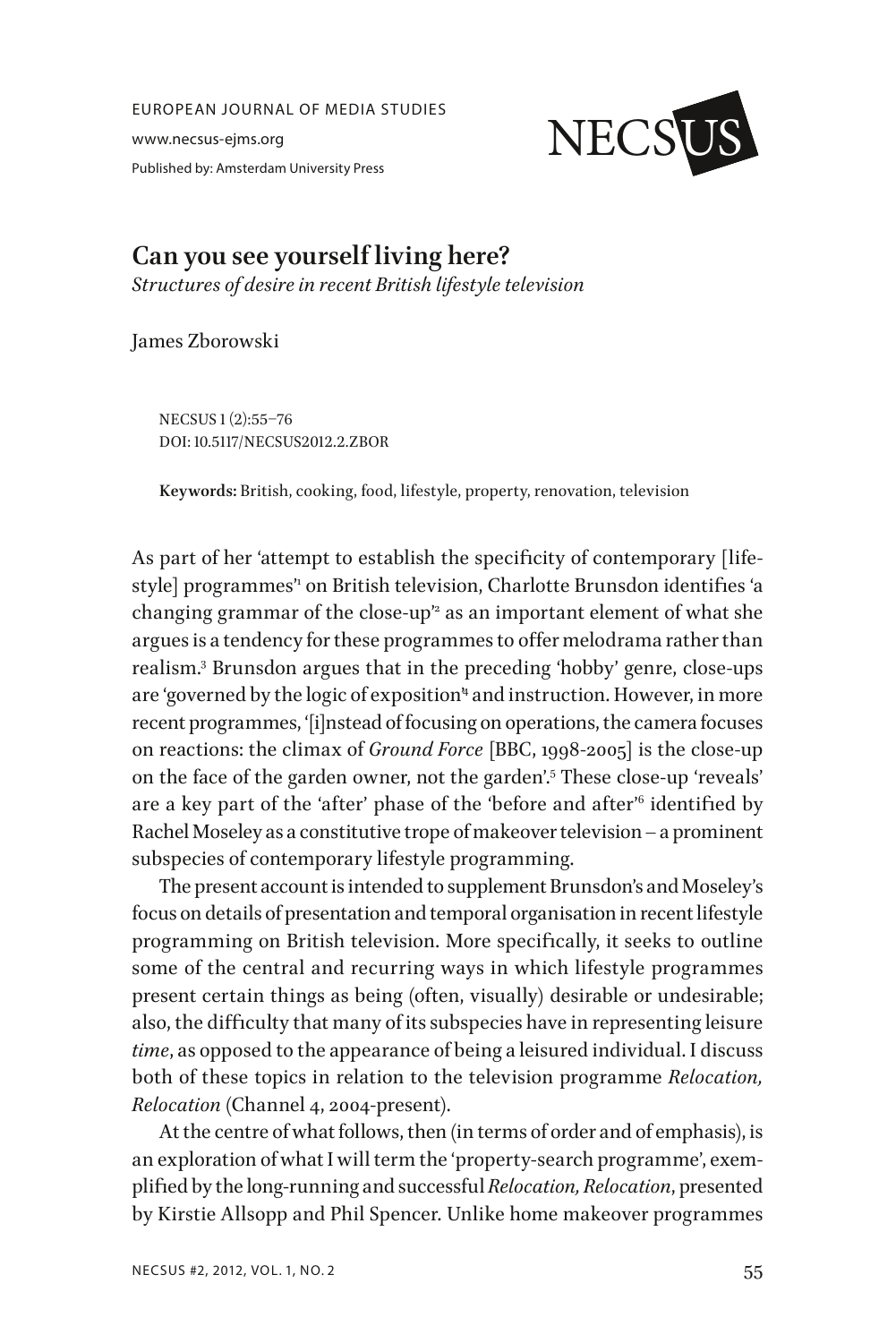such as *Changing Rooms* (BBC, 1996-2004) or *60 Minute Makeover* (ITV, 2004-present), property-search programmes have received *relatively* little attention in the now quite-sizeable literature on lifestyle and makeover programming. An article by David Clifford Giles examines the 'less than flattering'7 subject positions property-makeover and property-search programmes create for their participants, echoing Brunsdon's argument when he notes that 'lifestyle programming is more about educating the audience in judgments of taste than disseminating skills and knowledge'.<sup>8</sup> Ruth McElroy also utilises discourses surrounding lifestyle in her analyses of British – and more specifically Welsh – property programmes, focusing principally on the question of how 'property TV function[s] as the making and remaking of nation'.9

Most relevant to my own work is Nuria Lorenzo-Dus' article, which focuses upon the acts of persuasion contained within British propertymakeover and property-search programmes. Lorenzo-Dus employs detailed and sophisticated discourse analysis of short extracts to demonstrate how viewers are 'persuaded as to the attractiveness of the lifestyles promoted by the programmes'.<sup>10</sup> Although Lorenzo-Dus and I both combine analyses of the verbal and visual components of these programmes and of how they seek to persuade the audience of the desirability of some things and the undesirability of others, I would suggest that my approach is weighted further towards the visual than hers (and whereas 'persuasion' is the focal term in her account, 'desire' holds the equivalent place in mine). Our methodologies, our corpuses, and the types of details we explore overlap, but only partly.

There are several factors that may explain why property-*search* programmes tend to be at the edges rather than at the centre of discussions of contemporary lifestyle and makeover television. They cannot – unlike the property-makeover and gardening programmes described by Brunsdon – be seen as descendants of the earlier 'hobby' genre. Although some 'before and after' organisation and melodramatic revelation are used, these features do not structure property-search programmes to the extent that they do makeover programmes. Although issues of taste, and therefore class, are present in these programmes, they are so in a different and perhaps more subtle way than programmes where participants are confronted with aesthetic decisions enacted upon their property by others, or harangued about their appearance or lifestyle by the likes of fashion advisors Trinny Woodall and Susannah Constatine, dietician Gillian McKeith, or the 'Personal Overhaul Device' of *Snog, Marry, Avoid?* (BBC, 2008-present).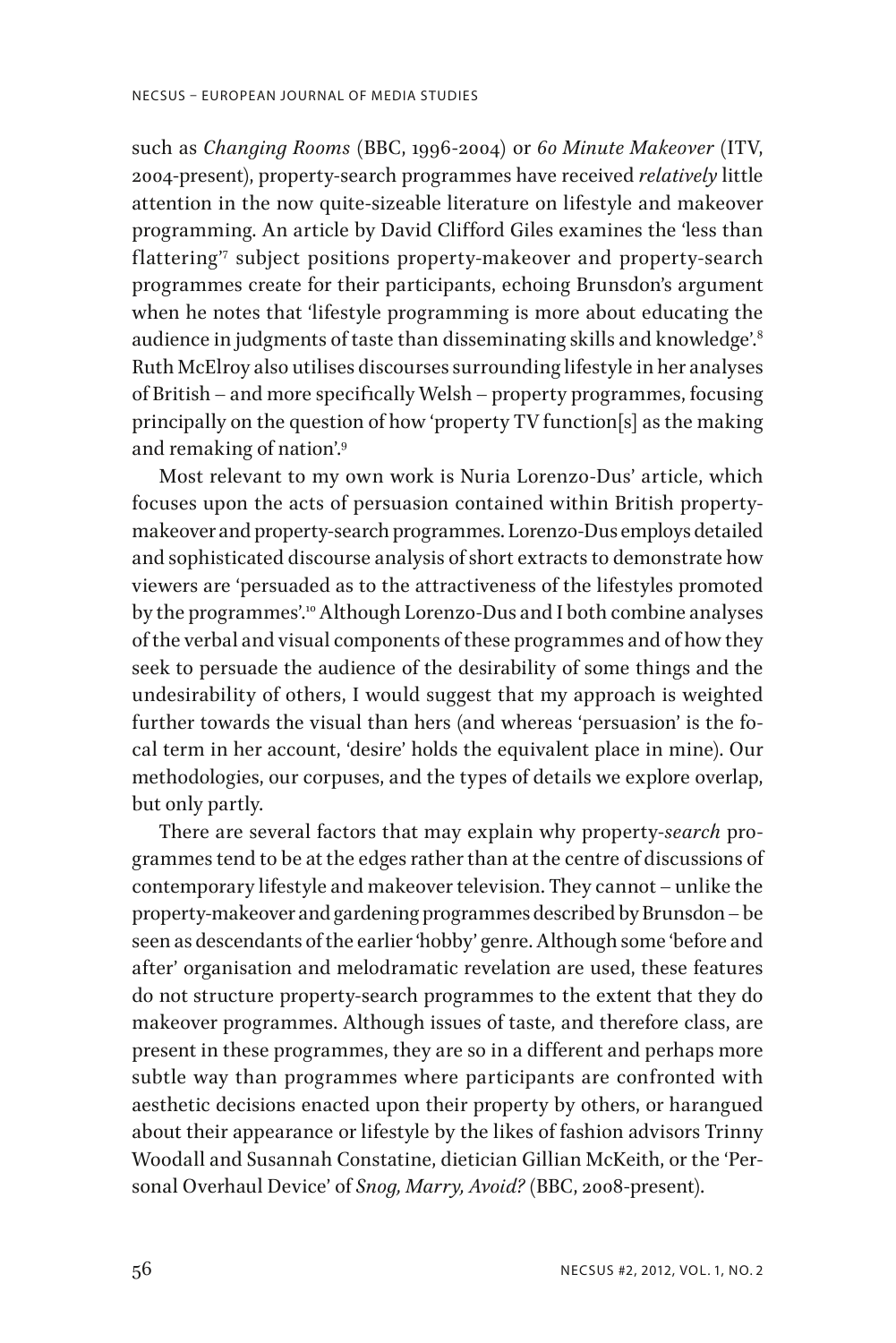Although property-search programmes are my principal focus, my intention is also to use this programme type to present a more wide-ranging account of lifestyle programming and its methods of structuring desire and representing time. The section below in which the property-search genre is examined is preceded by a discussion of 'bad details' and 'good details' in lifestyle programming in general – that is, the ways in which close-ups of human body parts, objects, or surfaces are used to elicit attraction or repulsion. It is followed by a discussion of the different modes of temporal organisation that exist within different species of lifestyle television. In this way, I seek to supplement an exploration of the rhetorical content of property-search programmes in particular with a broader consideration of some predominant tropes and tendencies of lifestyle programming in general. I will be arguing, in line with several other scholars (whose work will be referred to below), that the visual details and the temporal organisation of lifestyle programming often conspire to encourage its audience to (want to) treat their homes and their selves as sites of display and indices of conspicuous consumption and leisure, and that the casualty of this process is often the possibility of representing pleasurable leisure time-withoutdisplay spent in one's own home.

The empirical focus and the academic literature referred to in this study are almost exclusively British. This does not constitute a peculiarity of my article – it is true in turn of much of the academic literature I draw upon, and can be explained by my focus (and theirs) upon detailed matters of textual organisation and of cultural context. Furthermore, my particular focus upon property-search programmes further justifies a primarily British frame of reference. As we shall see below, many of the rhetorical tropes of British property-search programmes are inseparable from the evolution of land usage and the types and ages of property that give the British property market its particular character. All of this is not to say that what follows has no relevance to other national contexts of lifestyle, lifestyle television, or property sale. As the foundational work of scholars such as David Chaney<sup>11</sup> and Anthony Giddens<sup>12</sup> demonstrates, 'lifestyle' is a concept that explains changes in modes of social organisation that have occurred across large sections of the globe. Also, as authors such as Frances Bonner (who ranges across British and Australian 'ordinary television'13) and anthologies such as *Makeover Television: Realities Remodelled*14 (which combines discussions by British, North American, and Australian scholars of television) attest, the conceptual frameworks that are useful in understanding these texts are not nationally-bound. However, given that I am seeking to refine existing arguments within what is by now a relatively well-established niche of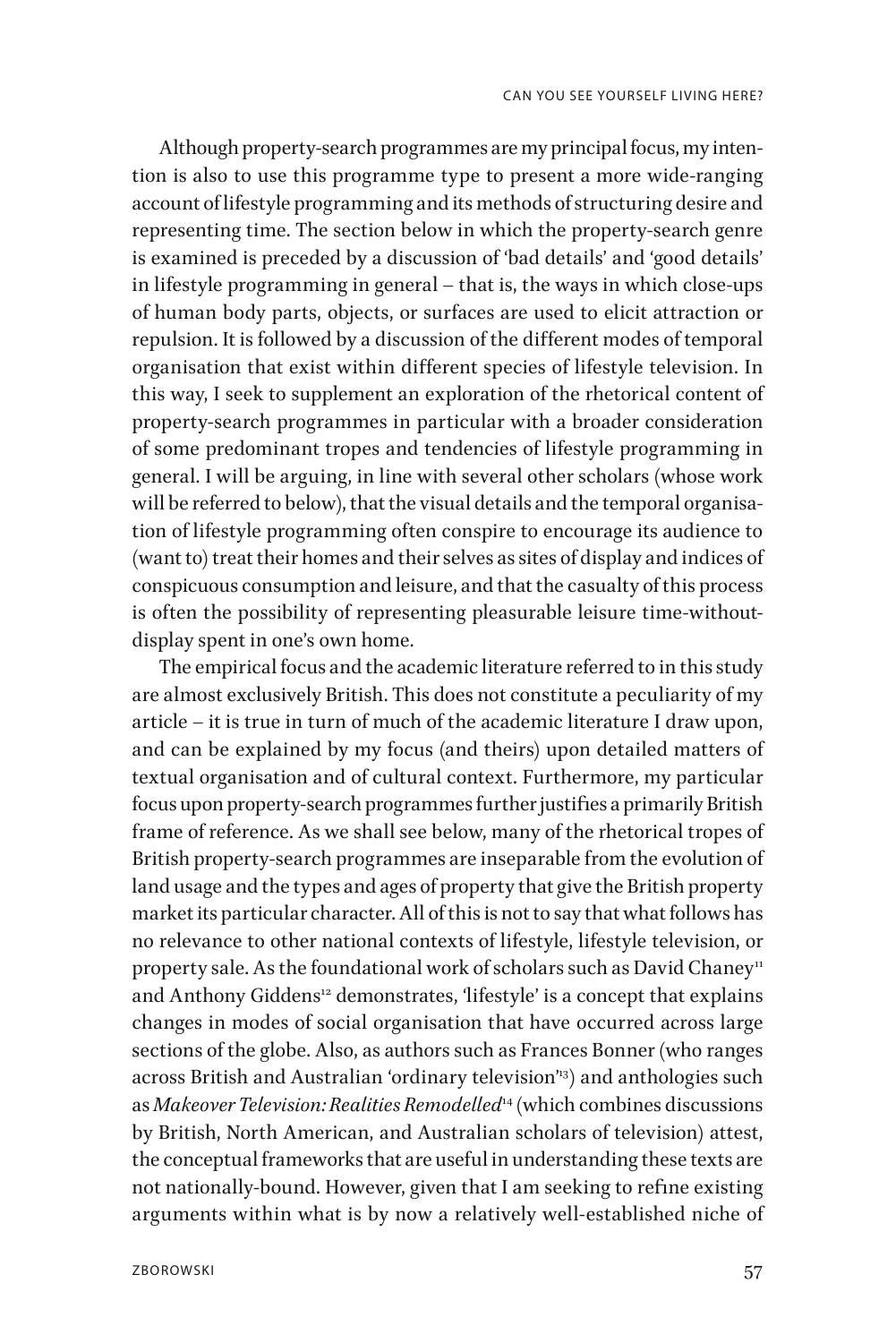literature – that is, given that my attention is characterised by depth rather than breadth – my aims are usually best served by other sources which deal with the British context.

# **Bad details and good details**

Bringing together Brunsdon's focus on close-ups and Moseley's upon 'before and after' can help us to notice that the process of before and after in makeover programmes is often represented synechdochically through a series of close-ups of details. Before television makeovers, we tend to see 'bad' details; afterwards, these have been replaced by 'good' details.

In makeovers for houses and persons alike, bad details betoken neglect – that is, insufficient care. The self-explanatorily-titled *How Clean is Your House?* (Channel 4, 2003-2009) displays endless close-ups and extreme close-ups of matter out of place: cooking surfaces coated in grease, piles of unwashed clothing on carpets, thick layers of dust on shelves, insects swarming over surfaces. Property makeover programmes, current examples of which include *DIY SOS: The Big Build* (BBC, 2010-present) and *Phil Spencer: Secret Agent* (Channel 4, 2011-present), tend in their pre-makeover phase to display close-ups of undesirable details, usually extreme in the case of the former (exposed wires, unplastered walls) and cosmetic in the case of the latter (threadbare carpets, damaged paintwork). In all the above cases, the programmes feel designed to evoke a visceral reaction (particularly in the case of *How Clean is Your House?*) through the use of textural detail. The use of close-ups vividly renders the surface properties of the details displayed, and in all cases these are not what the viewer would probably want them to be – they are rough, or sticky, and so on.15 *You Are What You Eat* (Channel 4, 2004-2007) and other programmes about diet linger in their visual flow over proscribed foodstuffs and over the folds and proportions of the bodies that result from their consumption. Programmes such as *10 Years Younger* (Channel 4, 2004-present) focus in the pre-makeover phase on details such as yellowed teeth, wrinkles, or body fat. Fashion makeover programmes, such as those hosted by Gok Wan or Trinny and Susannah, explore in detail and through close-ups participants' body shapes, grooming, wardrobes, and accessories.

The tie-in book for Trinny and Susannah's series *What Not To Wear* (BBC, 2001-2007) exemplifies with particular clarity the use of 'bad detail'. The book is organised as a series of makeovers. One part of the 'before' section of each makeover is a two-page spread titled 'How you look', featuring one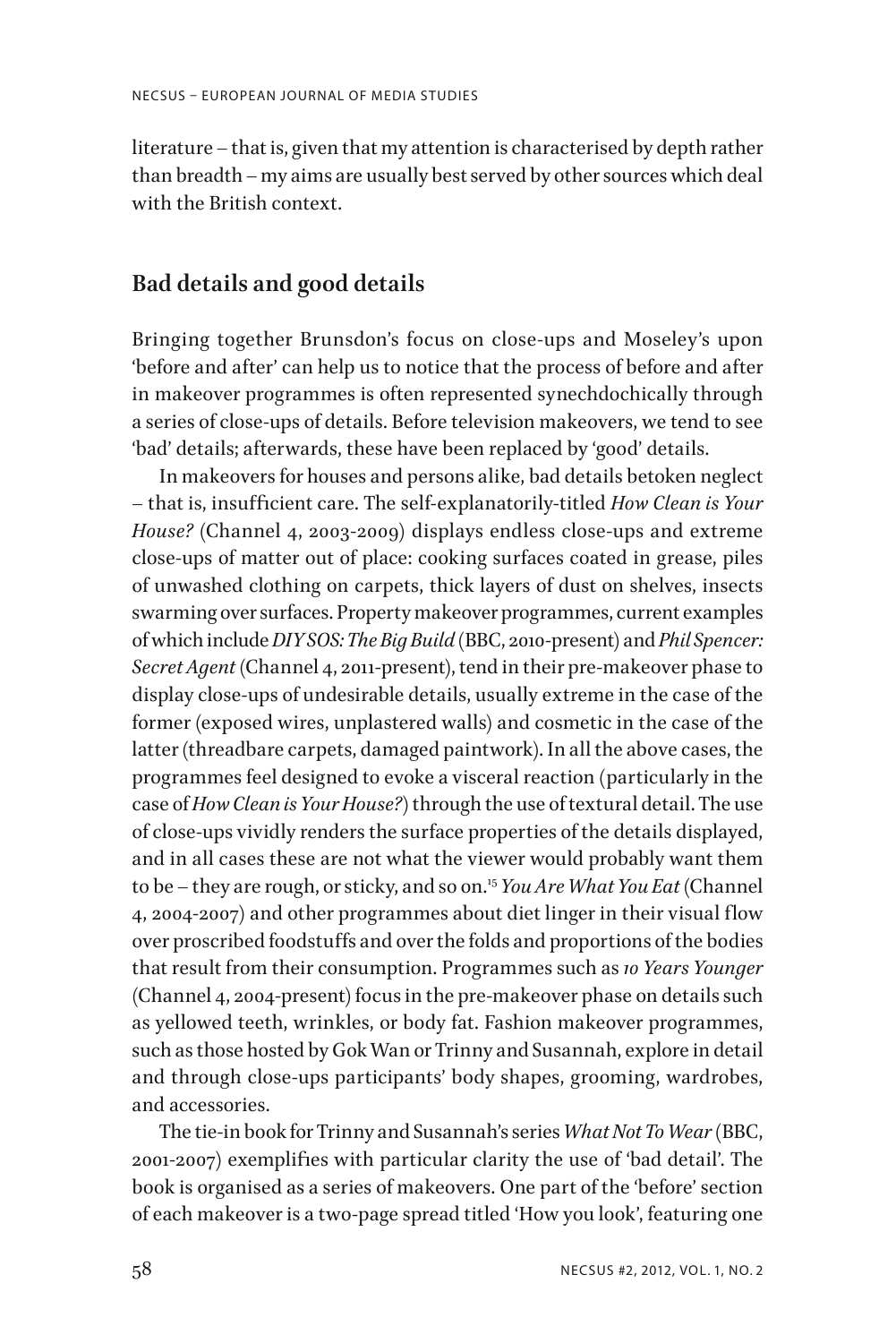of the duo dressed in a manner that is presented as dowdy, outmoded, or in some other way undesirable. In the first such spread, a slumped and loose-jawed Trinny looks at the reader, shopping bags in one hand and dog lead in the other. A line points from her hair to a caption which asserts that '[y]our hair's lack of maintenance reflects your own lack of love for yourself.' Similarly, at the bottom of the page, the diagnosis reads '[y]our lack of socks and tired shoes emphasise how little you care about your feet, and therefore about yourself.<sup>16</sup> 'Bad details' can also be the result not only of insufficient care but also of consumption that is presented as excessive and/or inappropriate. Neglect and excess are inseparable in *You Are What You Eat* and similar programmes. Fashion programmes often go both ways. One very clear-cut example of a programme that displays excessive and inappropriate consumption leading to bad details is *Snog, Marry, Avoid*, in which a 'make-under' is offered to programme participants whose ostentatious fashion choices and grooming habits are deemed beyond the pale.

If 'bad details' are symptoms of a failure to care sufficiently for oneself or about what others might think – a double dereliction of duty for the selfregulating neo-liberal subject, as Palmer has persuasively argued in relation to lifestyle programming $17$  – then 'good details' demonstrate the opposite: that one loves oneself, wants others to know this, and possesses the time and the money to make this manifest. Sometimes such demonstrations are achieved via nothing more than the purchase of a commodity. 'Show that you have respect for yourself', Trinny and Susannah entreat us in the 'after' photo spread that answers the one discussed above, 'and carry a decent handbag.'18 Trinny and Susannah's other suggestions – such as a 'dramatic new [hair]style', which, as they acknowledge, 'will need maintenance<sup>n9</sup> require more sustained investments of money and of time free from the demands of work, home, and dependants.

If the relationship of the camera to 'bad' details is akin to that of a penetrating, unflinching gaze mercilessly exposing ugliness, its relationship to 'good' details is more reminiscent (in its deployment of the aestheticising possibilities of lighting and focus) to the photography of advertising and modelling. This is perhaps most obvious in the case in food programming and still photography of food. To use just one example, the opening credits to Nigel Slater's 1998 series *Real Food* (Channel 4) show, amongst other close-ups, coarse grains of sea salt landing on golden roast potatoes and thin chocolate shaving spirals landing on top of a cake. As with 'bad' details the emphasis is upon texture, but now the intention is not to inspire disgust but to rouse desire. In the advice about food photography that is repetitively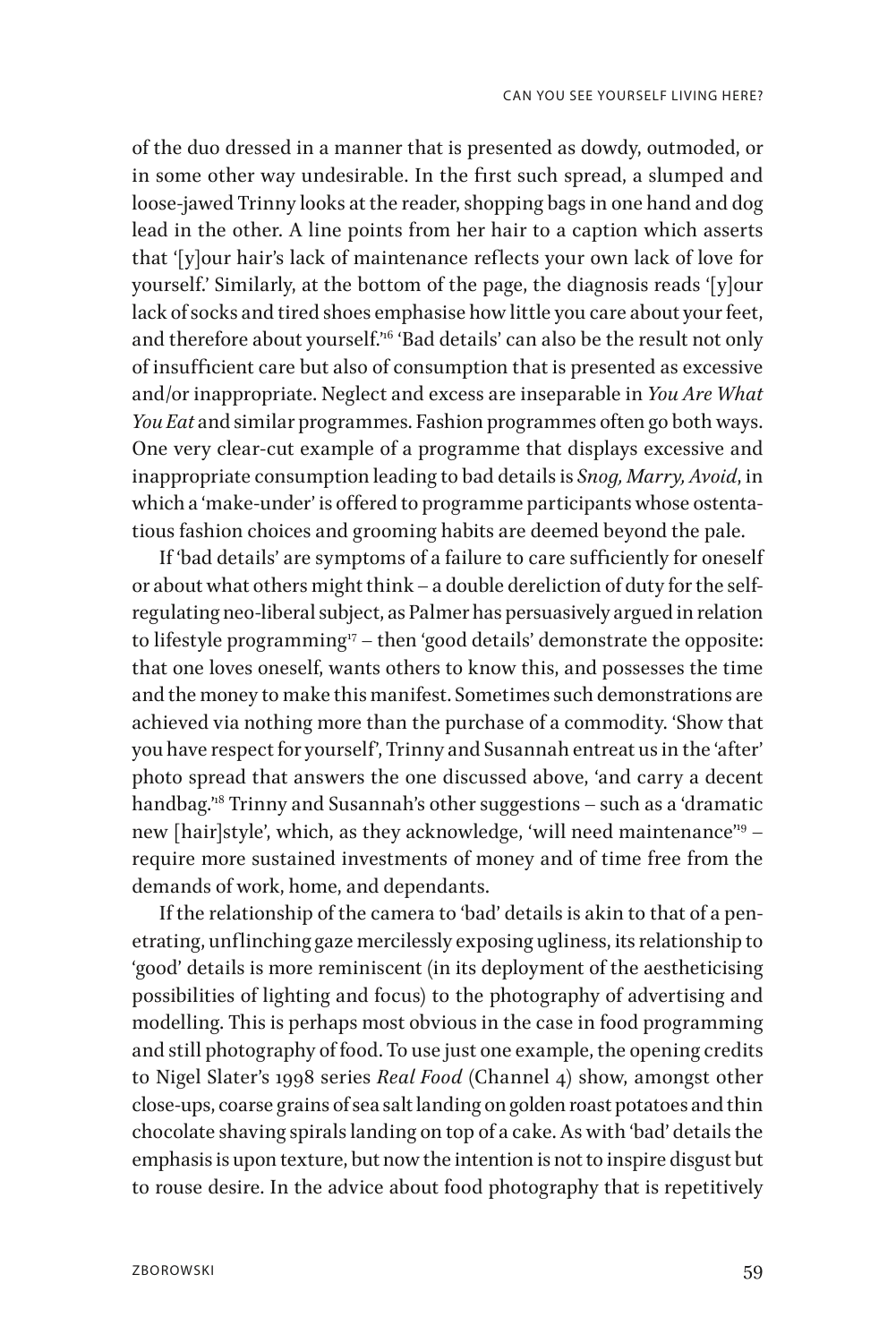reproduced in trade journals, the synaesthetic ambitions of the genre are made explicit. One article advises:

[f]ood images need texture…to help the viewer get an idea of the 'mouth feel' of a product. Whipped cream needs to look soft with a very fine texture; a granola bar should give the illusion of crunch with a rough texture. Backlight casts a shadow in front of the food, which makes the food look like it is moving toward the viewer as if to say 'eat me, eat me'.<sup>20</sup>

The *Real Food* credits described above also take advantage of the *moving* image's capacity to reveal the physical properties of objects by showing how they move through the air, react upon collision with other objects, and so on.

Perhaps somewhat more surprisingly, similar aestheticising tendencies are also to be found in the 'good' details on display in property programmes.<sup>21</sup> When a programme wishes to connote desirability in its visual flow (often to the accompaniment of approving comments by the presenter and a relaxed, synthesised background beat), there are a few forms of visual abstraction it will tend to employ. The fifth episode of the second series of *Phil Spencer: Secret Agent<sup>22</sup>* can furnish us with an example. The programme's format is that Phil Spencer (familiar from the preceding programmes *Location, Location, Location* and *Relocation, Relocation*) visits houses that have been languishing unsold on the UK market for some time and delivers advice to the owners (owner-occupiers in all episodes I have seen) about the changes (usually cosmetic) they might make in the hope of securing a sale. In the episode in question, Phil, in a recurring element in the format, visits a nearby property for sale in a similar price range. The pastel palette of its interior and the general impression of brightness already make this property fashionable and desirable according to one prevailing regime of taste. The programme's visual style works hard to create and emphasise desirability. One mode of semi-abstraction employed is to cut to shots that are blurry at first but then come into focus, as though the property is emerging from a dream. Sometimes this focussing is accompanied by a pan or tilt, and/or emphasises sources of exterior light which appear as large, bright patches that shrink and sharpen as focus is achieved (in an episode of *Relocation, Relocation*, Phil Spencer's co-presenter Kirstie Allsopp tells the househunters that '[d]ecor is very personal, but light *isn't*').

The camera also lingers lovingly on reflective surfaces. In the kitchen, an unexceptional row of glass jars that reflects light from a window is aestheticised as the camera racks focus so that first the jars to the rear and then the ones to the front are sharp and detailed. This visual trope is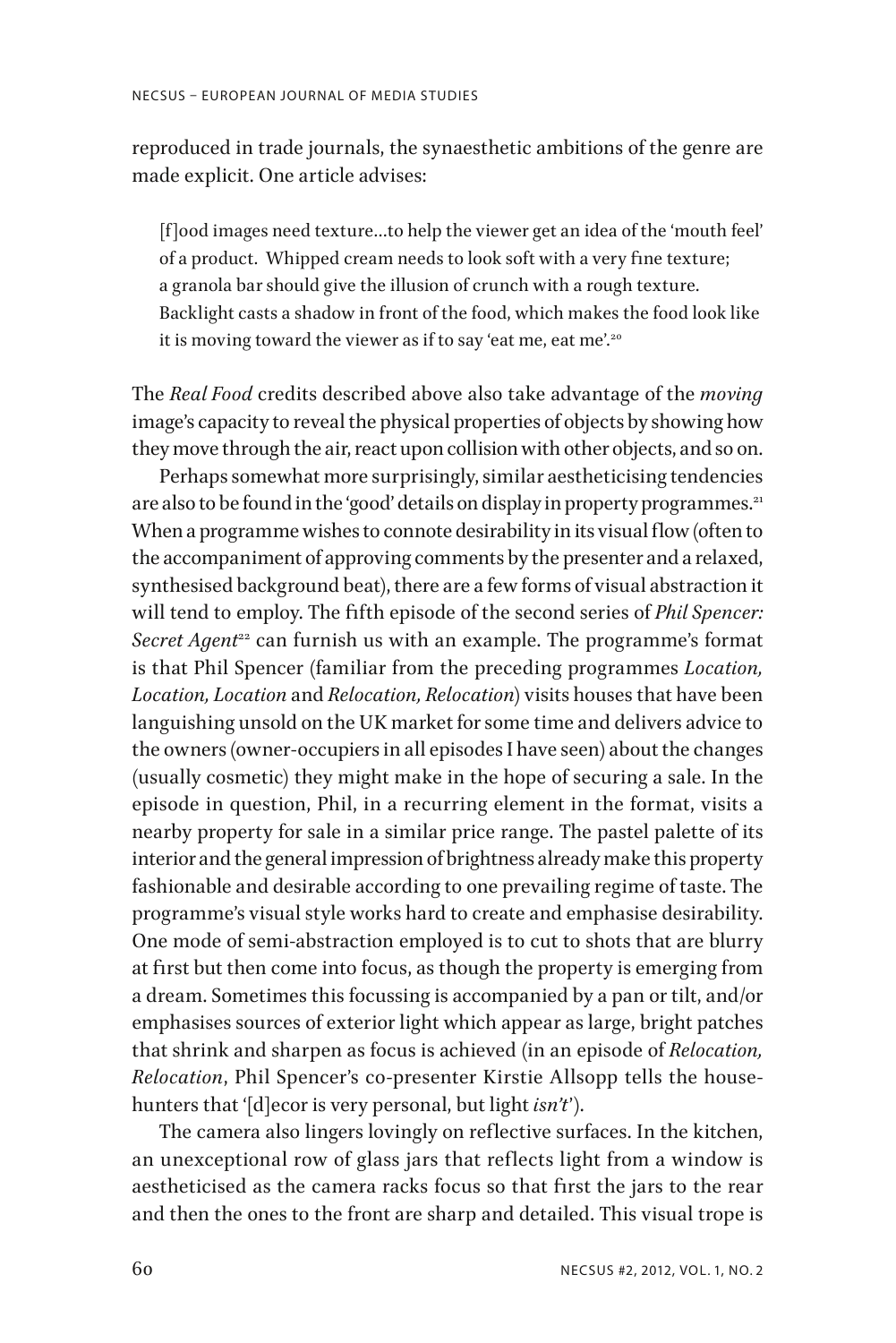repeated, even more oddly, in a shot which begins focused upon a brass door handle in the foreground, before racking to pull into focus a chrome heated towel rail in the bathroom beyond. This attention to and, in fact, *creation of* visual detail is excessive by several measures. However, we can begin to get a handle on it by placing it alongside the instances of textural close-ups in makeover television referred to above. The emphasis upon smooth, clean, hard surfaces which reflect the light are an inversion of the surfaces rendered unpleasing to sight and touch by dirt or damp, decay or neglect.

One further facet of the deployment and discussion of detail in property programmes is the notion that, when it comes to selling property, selfeffacement is good – that, to some extent, no detail is good detail. One of the participants in the episode of *Phil Spencer: Secret Agent* described above ventures that one of his rooms has 'maybe too much personality', a suggestion that Phil enthusiastically jumps upon before delivering a bit of property-selling pragmatism: '[u]nfortunately, magnolia, and blandness [pause]: nobody walks in and goes, "oh! I don't like that!"<sup>23</sup> The thinking behind such a pronouncement is also what lies behind the dogma – repeated ad nauseum in *Phil Spencer: Secret Agent* and other programmes about selling property – which states that every room should possess a clear and immediately discernible function. One of Phil's most frequent complaints upon entering a room that contains, say, both a dining table and a desk with a computer, is that it is 'confusing'. In an episode from the first series<sup>24</sup> we are told that 'spelling out how every room will be used' is a means of 'help[ing] prospective buyers visualise how they will live in it'. In the same episode, an estate agent tells Phil: '[w]hat we're seeing now is buyers want a lifestyle, and where they can see a children's room, they can see a room for them, they can see a formal dining room, they can start to envisage dinner parties….' Walls painted in a neutral shade like magnolia are seen as a route to one description of a property interior that echoes through property programmes: the desirable designation 'blank canvas' – that is, a property free from the kinds of 'bad' details that, to use another piece of estate agent terminology, potential buyers might 'snag' upon, and which might not sit well with their fantasies of living there.

### **Structures of desire in property-search programmes**

A typical episode of *Relocation, Relocation* will show an attempt to find and purchase two properties. Almost invariably, the potential buyers are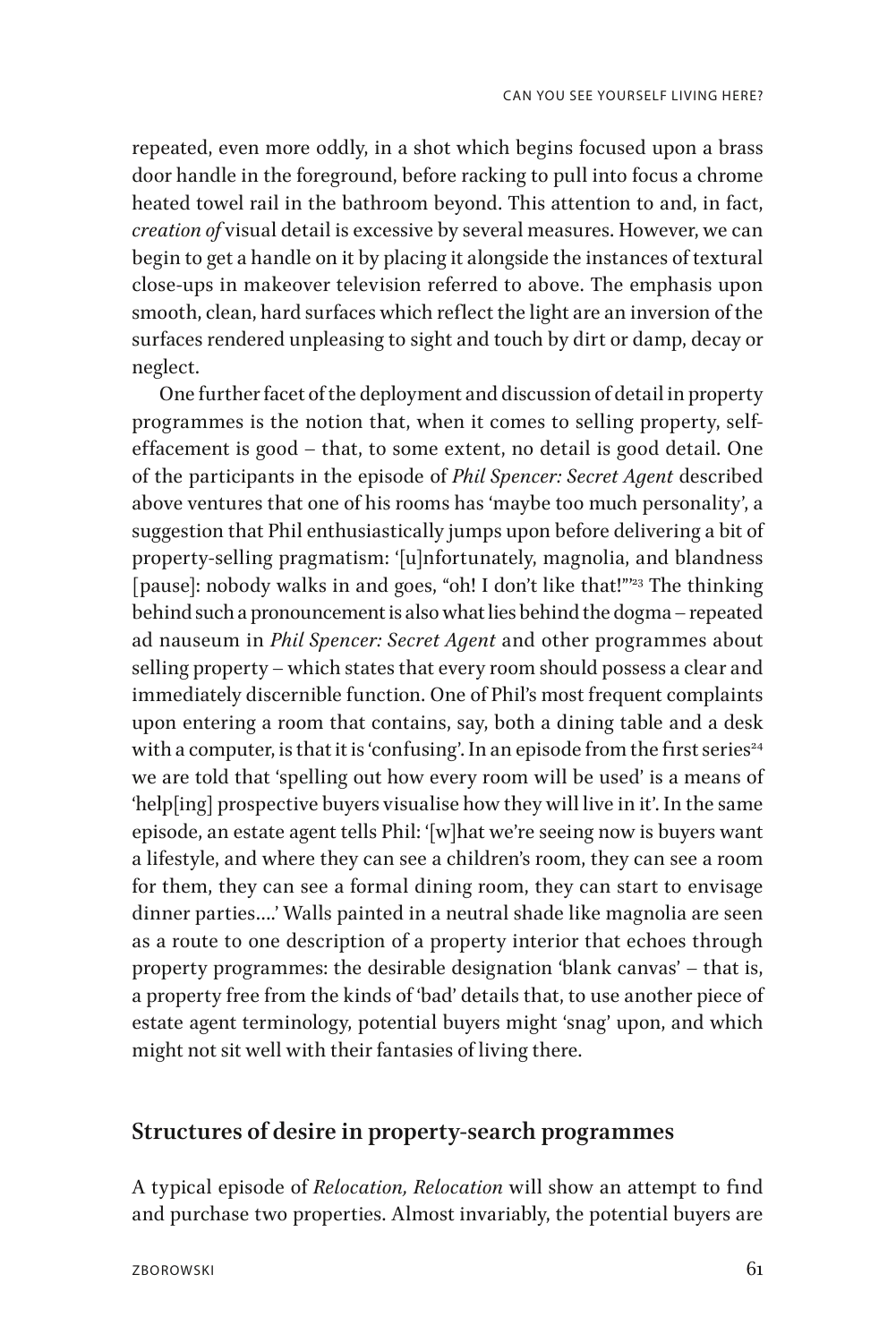a couple; occasionally, they are a same-sex couple, and on one occasion a mother and a daughter are the programme subjects. Sometimes, only one property is being sought. Quite frequently, the search will be for a home and a set of business premises. In the programme's third series, for example, the Smalley family move to the Lake District and set up a business selling hot tubs. Other programme participants seek leisure industry premises: pubs, guest houses, bed and breakfasts, and so on. By far the most common type of property search involves the attempt to purchase one countryside (or, less frequently, seaside) property and one city centre property. The former will tend to be termed a 'family home', 'dream home', 'forever home', or 'country retreat'; the latter will tend to be termed a 'crash pad' if the property is near the workplace of one member of the couple and/or an 'investment property' if the intention is to buy a city centre property to let it out to tenants and in the hope that its location will mean it increases in value. Episode 14 of the first series is one example of this most common type of property search.<sup>25</sup> The Veal family – a married couple (Dawn and Simon) and three young children – are trying to sell their house in Surrey and acquire a family home in Devon and a one-bedroom property in Maidenhead. The episode begins with the presenters telling the viewer:

[w]ith a few smart moves you can swap your old home in the city for two new ones. A family home in the country, and a flat in the city, to use during a working week.

The question of who is included in the normative 'you' of a broadcast address is always an interesting one. In this case, the 'fantasy' dimension of the invitation might involve the viewer imagining what could be possible if they sold their house; it might involve the viewer imagining that their house is as valuable as the ones depicted on the programme; or, it might go as far as them imagining that they actually have a house to sell.

In keeping with the programme's format, we are first introduced to the episode's participants and their property and lifestyle. We learn of their current sources of dissatisfaction and of their aspirations and requirements. Although Kirstie's words at the beginning refer to an 'old home in the *city*', it swiftly becomes clear that in this episode, as in many others, the place being escaped is the suburbs. A summary montage accompanied by voiceover shows Simon rising early and beginning his long commute to work, whilst Dawn oversees the school day routine for the children, culminating in a 'school run' that involves a bicycle ride along a road that we are told is busy. On the wall of the kitchen is a photograph of Simon rock-climbing. 'But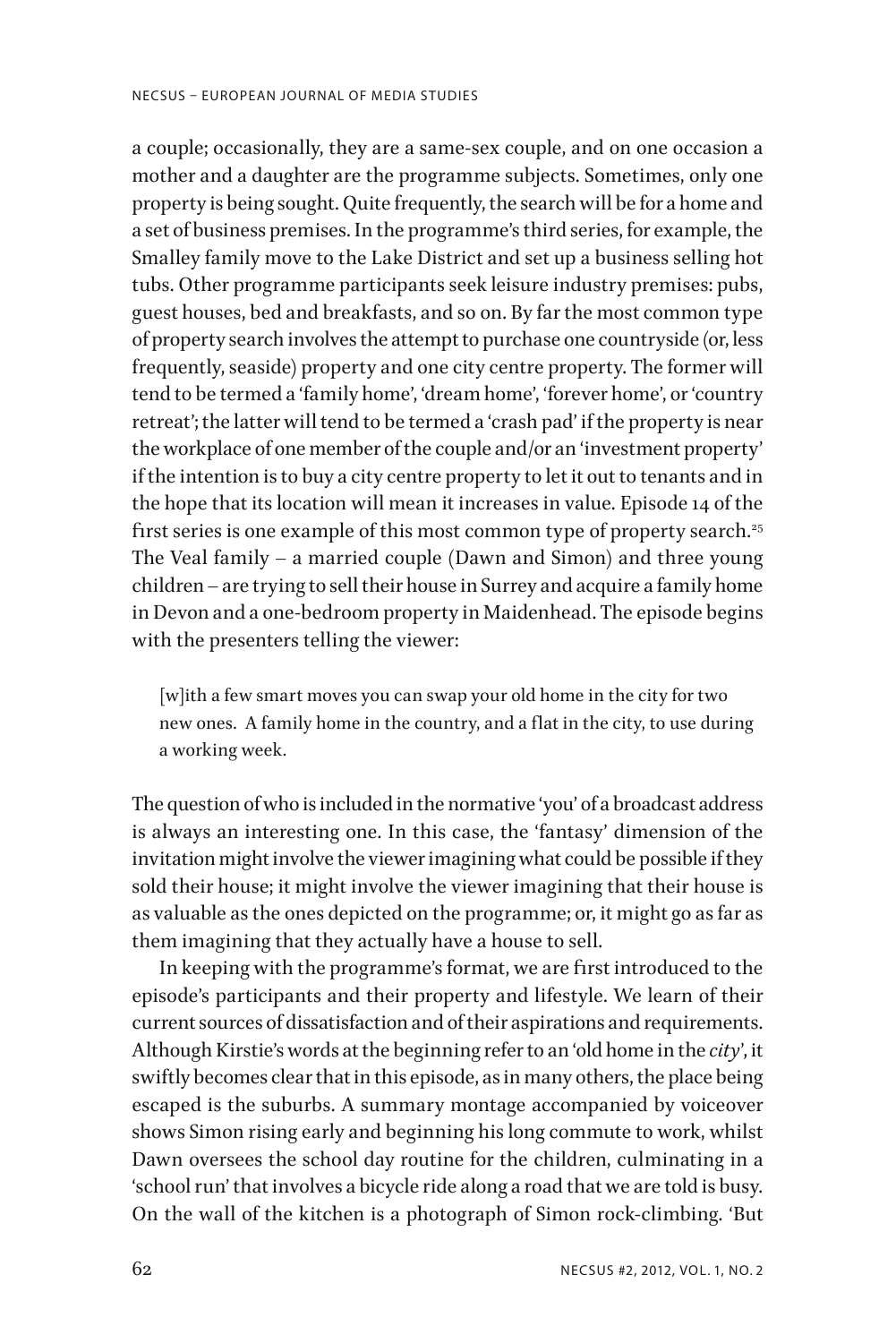rock climbing and horse riding aren't exactly on tap in Surrey', Kirstie tells us in a voiceover, before Phil takes over: '[i]n Devon, [the Veals are] hoping to indulge their taste for the great outdoors, and live an idyllic rural life.' Further emphasising the contrast, Kirstie tells us that '[o]ur mission is to rid the Veals of their suburban routine.' Simon himself, when asked by Phil what the move is 'all about', responds in the following manner: '[i]t's about moving away from the suburbs and going to the country, and it's getting back to an ideal that I've got fixed in my mind of the way that I want to live and the way I want my children to live.'

'The suburb', Judy Attfield notes, 'originally derived from the impetus to separate the dwelling from the workplace, locating it in healthy surroundings, with a garden and plenty of fresh air but with easy access to the city by means of modern transport networks.<sup>26</sup> However, alongside their longstanding connotations of blandness, uniformity, and pretension, suburbs now often (as in the episode of *Relocation, Relocation* under discussion, and many others) represent neither an escape from the city nor the benefits of living in one. The air is no longer so fresh and the transport networks are overstretched. They are too busy to constitute an escape but too residential to possess a buzz. Attfield also describes the suburb as 'a staging post, if only in theory, on the way to acquiring a country residence'.<sup>27</sup> Relocation, *Relocation* shows such acquisition becoming a reality for the happy few.

A large proportion of each episode is taken up by viewings of various properties for sale. Often, the participants are present; sometimes, Kirstie and/or Phil view properties 'alone' – that is, with no one else in front of the camera. Frequently, we see shots of the house's rooms without anyone visible in them, an important point to which I shall return.

During the course of property viewings, 'good' and 'bad' details are often foregrounded. The first property shown to Dawn and Simon 'retains some original features' but 'has been partly renovated'. As we see and hear, it is the latter fact that proves problematic. The camera, towards the end of its survey, lingers for a moment, panning down a length of copper piping that stands proud of a wall that has not been skimmed or painted. Standing outside and reflecting upon what they have seen, the couple deliver a damning verdict:

Dawn: They've destroyed the essence of this house in what they've tried to achieve. We can see *through* that.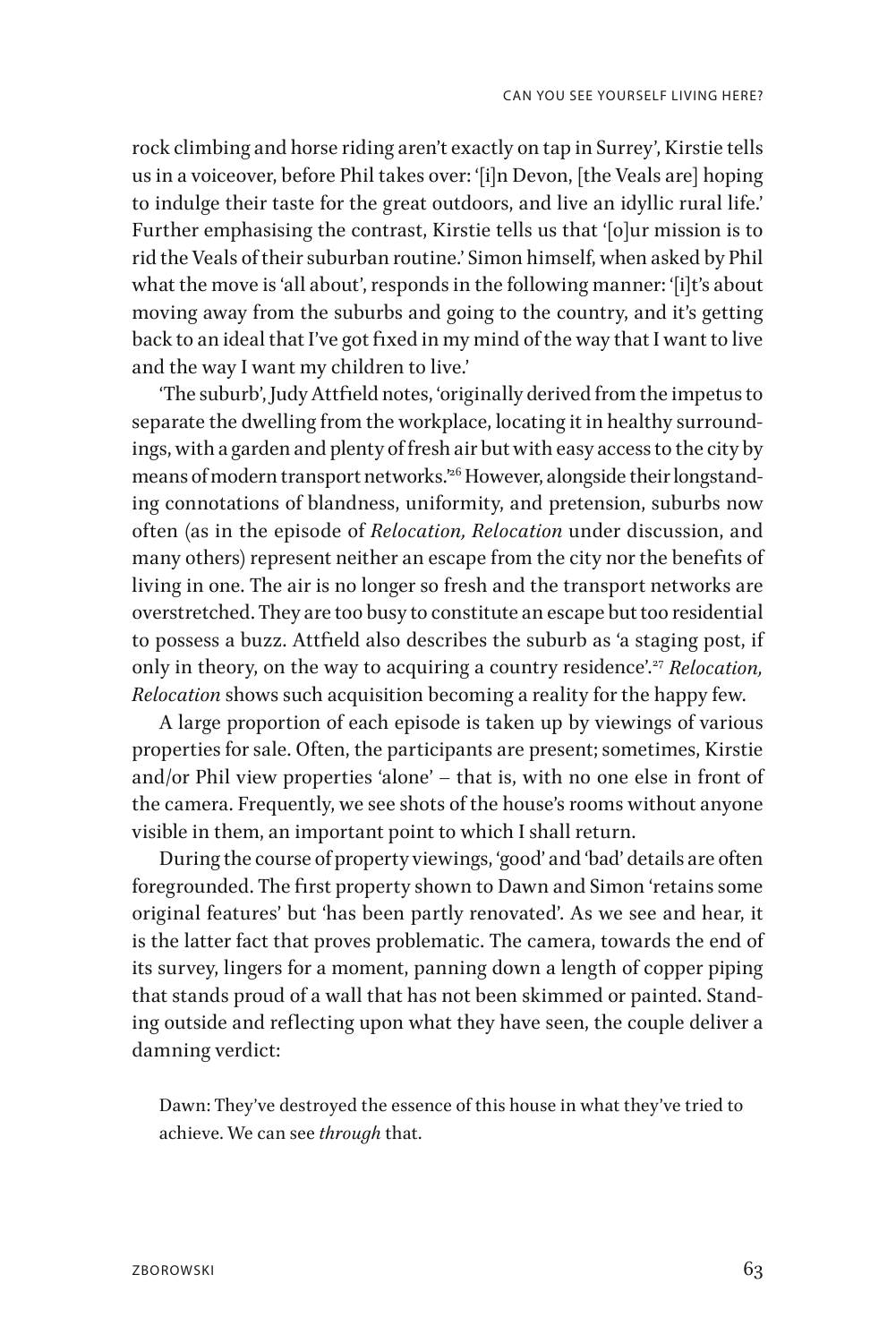Simon: I actually find it quite upsetting. It's so unsympathetically done, it's actually upsetting me. It makes me angry. It might be strong to say that I hate it, but that is awful.

By contrast, in the next house viewed, it is the good details that take centre stage. 'This house is so *packed* with original features that you barely know where to start', Kirstie tells them as they walk through the door. She continues by pointing out a mechanism built into the wall for making clotted cream: '[y]ou put two copper urns in there, fire under there, leave it seven hours, and then you've got your Devon clotted cream.' How the participants (or we) are meant to feel about the fact that there is a telephone socket at the base of the feature, a telephone wire inside it, and a mock brass telephone on top of it, is unclear.

Potential homes are rejected by participants on *Relocation, Relocation* for a range of reasons. This often occurs on the basis of location. Sometimes layout is a problem, with participants reporting that they would not be able to configure their lives around the existing architecture of the property. However, the type of reason given to buy or not to buy that I want to focus upon is the type expressed by the Veals' negative reactions to the conversion they deem unsympathetic, and their positive reactions to more 'characterful' preservations and conversions. Whilst it is immediately understandable that the absence of a layout that suits the prospective buyers' requirements might constitute a barrier to the good life, it requires more analysis to discover why, in the minds of many of the participants on *Relocation, Relocation*, the absence of features such as exposed wooden beams or an original fireplace appear to fall into the same category. In order to temper the sting of what follows, I think it is worth acknowledging that I am not standing entirely outside and looking in upon the attitudes that I intuit, and my purpose is not to condemn utterly that which I try to describe. My perspective lies somewhere between sympathy and detachment – but more towards the latter, critical end of that spectrum.

When 'period properties' and 'original features' are fetishised by property programmes, estate agents, would-be purchasers, and onlookers, it seems to me that several factors are in play in proportions that will vary from case to case. Features like the clotted cream alcove appeal because of their rustic quaintness. They constitute a little bit of history in one's own dwelling – a material link to and reminder of a time when things were done differently, as well as good talking points for visitors (to return for a moment to the telephone and its socket that have been superimposed, as it were: rustic fantasies are of course accompanied by the modern conveniences of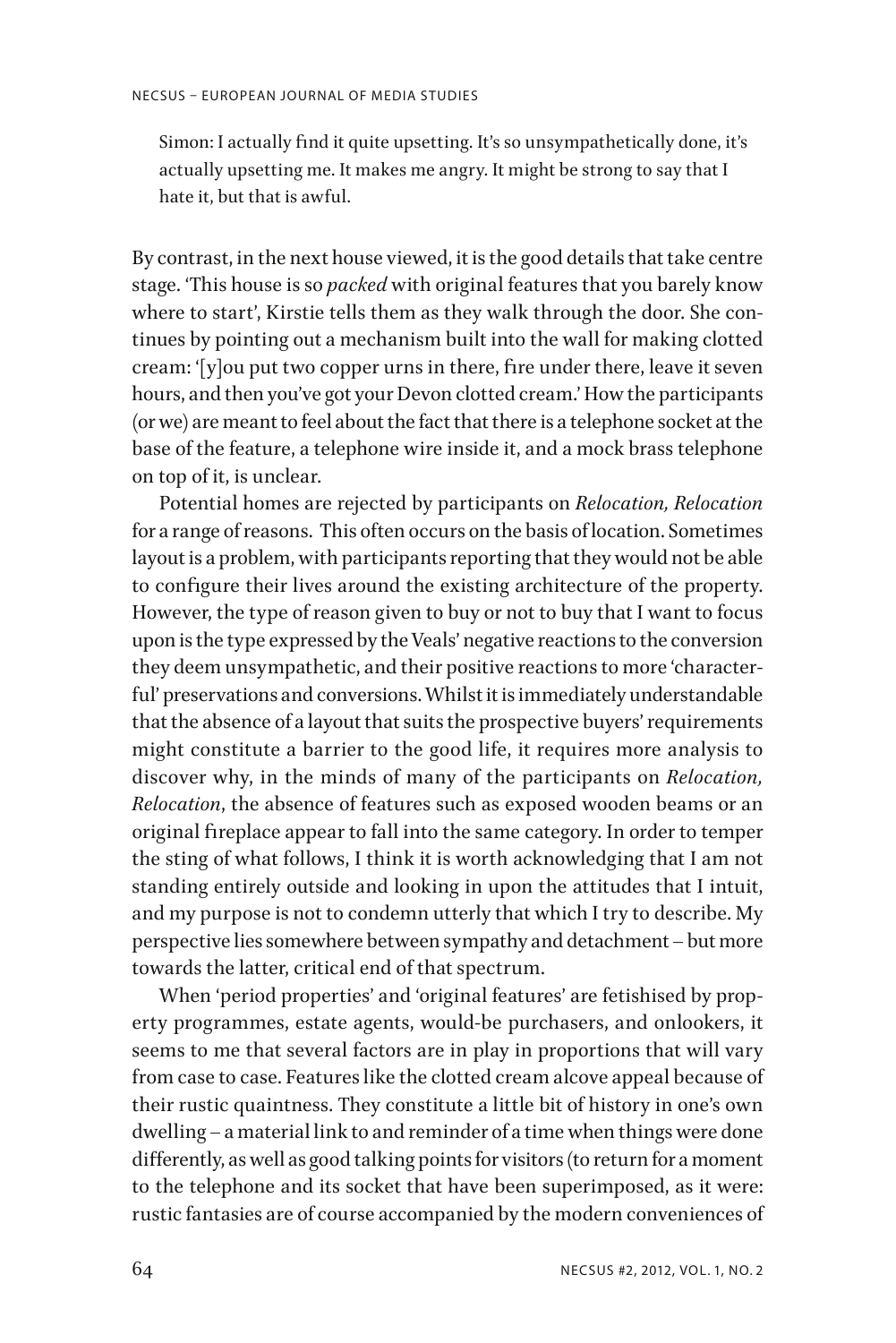telephony, running hot and cold water, and so on). More broadly: houses, unlike many other commodities, tend to be 'second hand' – at least, unless one builds one's own house, $28$  or is the first occupier of a 'new-build'. There is, perhaps, something reassuring about being surrounded by a collection of bricks and mortar (or other materials) whose existence pre-dates one's own and which has stood the test of time. Of course, period properties and original features are also a source of distinction for their owners. As is the case with the antiques that will often furnish them, the relative scarcity and the finite supply of such properties, more of which cannot, by definition, be made (although the line demarcating 'antique' and 'period' will of course move forwards), make them valuable.<sup>29</sup> A 'period property' is to a utilitarian suburban semi (or even urban 'crash pad') what a unique product is to a mass-produced one. Trinny and Susannah's handbags and haircuts can supply another analogy: like a haircut, a property is not a one-off purchase, but must also be maintained; a well-maintained home, particularly one with features that have been maintained over an extremely long period, bespeaks yet further reserves of capital.

In the paragraph above we began with the pleasures of history (albeit of a particular and probably limited sort) and ended with the pleasures of ownership. The particular pleasures of the kind of property ownership frequently depicted in *Relocation Relocation* can be historically and culturally contextualised further via reference to the concept of leisure.

The life of horse riding and rock climbing envisaged by the Veals overlaps partly rather than wholly with the pursuits of the (English) country gentlemen, but it is nevertheless a fantasy of a life of leisure. One very compelling way of characterising the aim of makeover advice is to describe it as a range of attempts to cultivate the air and appearance of a leisured individual. Transforming oneself from a downtrodden, plastic-bag and dog-laden drudge to a straight-backed, fashionable woman about town declares, 'look at my posture, my complexion, my clothes and my hair, and you will not see the traces upon them of menial labour. In fact, I have the time (and the money) to maintain my features.'

If the household is a site and a hub for leisure then it also becomes a site of display. The estate agent quoted above makes reference to the prospect of dinner parties. The dinner party is a particular form of hosting. It implies that one's hospitality, culinary skills, and home will be put on *display* for guests. Thus, even when the types of potential buyers who envisage dinner parties come to possess and inhabit a house, display (for themselves and others) will continue to be important. The ghost of Thorstein Veblen can be detected in this perceptive description by Tony Chapman of show homes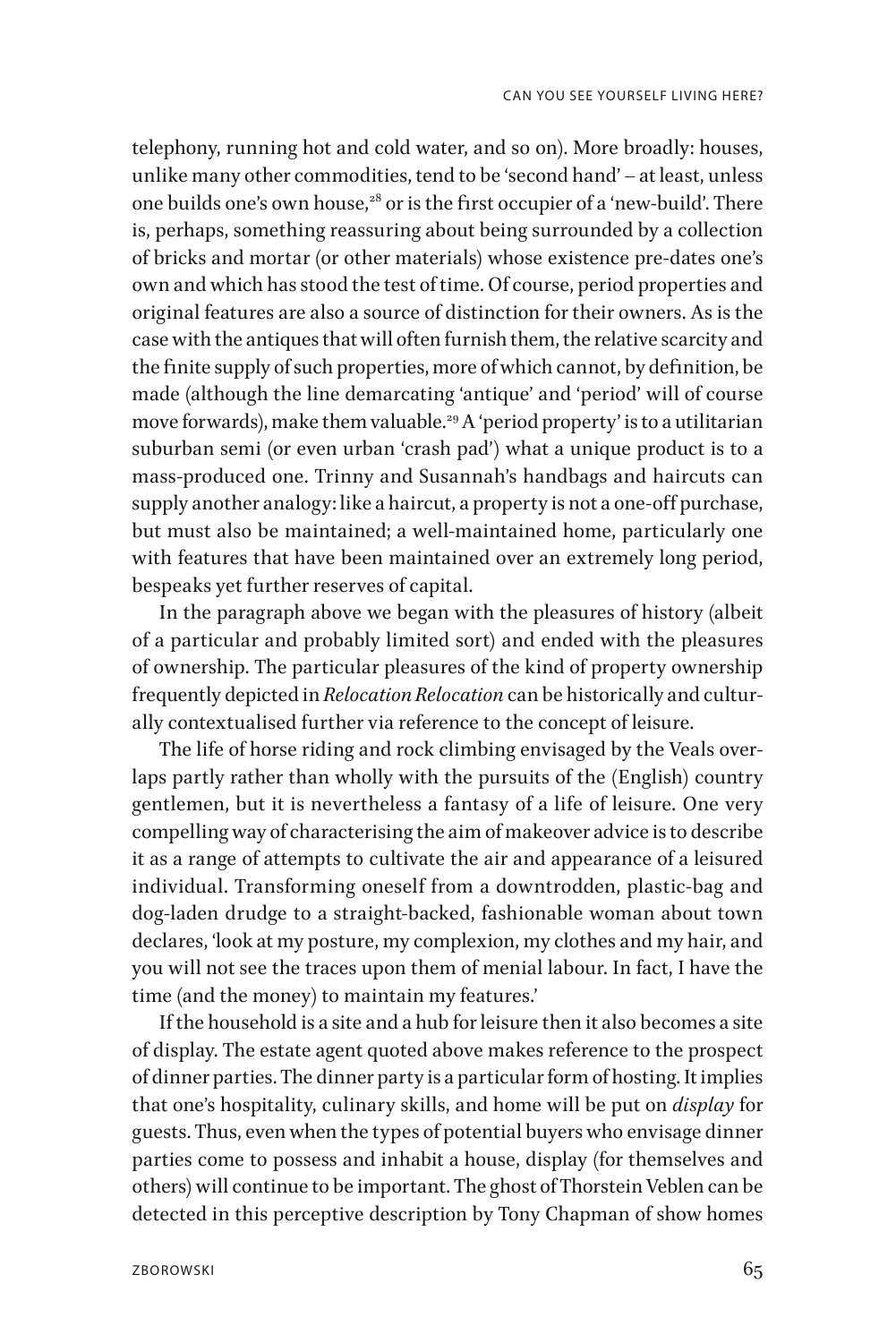(that is, unoccupied furnished houses open for viewings to help sell similar properties nearby), a description which would, intriguingly, stand in many of its details with respect to the 'ideal' strived for by many homeowners in their actual residences (especially when they are entertaining guests):

[s]how homes project images of a leisurely lifestyle. The houses are generally free of the detritus of day-to-day living…. Kitchens are fancifully tidy and well provided for in terms of 'labour-saving' appliances, giving the impression that this is a place of leisure rather than work.<sup>30</sup>

Of course, one expects a property for sale to look clean and tidy, and for any current inhabitants to partially suspend the business of living in its rooms – that is, to prioritise display over comfort and going-on-ness (at least for the duration of viewings). Watching and listening to *Relocation, Relocation* though, one can be left with the impression that the *natural and ideal* state of rooms in a home (and not just a home for sale) is to be unoccupied, clean, and tidy, awaiting the appraisal of the consuming gaze. During the course of the various viewings in each episode, in addition to the presenters' and participants' tours, the viewer is given lingering shots of the property's rooms in which no living being is on screen, and which replicate in superior form the photographs in estate agents' brochures, with the added benefit that a slow pan (a near ubiquitous feature of these shots) can offer a 'panoramic' view of a room and give a good impression of its dimensions.

At one point, the Veals' property search takes them to a 'former Sunday school'. Shortly after they have entered the property, Kirstie advises Dawn and Simon as follows:

[w]hen you look around this house, note how clutter-free it is. If you want to live in this way, in an open plan environment like this, decluttering, boringly, is the name of the game.

When the group return for a second viewing, Kirstie does acknowledge in voiceover the possibility that 'this dream house compromises their dream lifestyle'. Nevertheless, her comment about decluttering demonstrates that in some cases, a property and, more pointedly, its construction as a desirable object of display (and displayed ownership) will not so much enable as *dictate* a lifestyle for its inhabitants.31 Despite all their talk of seeking out not only properties but also lifestyles for their participants, the content of these lifestyles remains rather intangible, referred to rather than represented.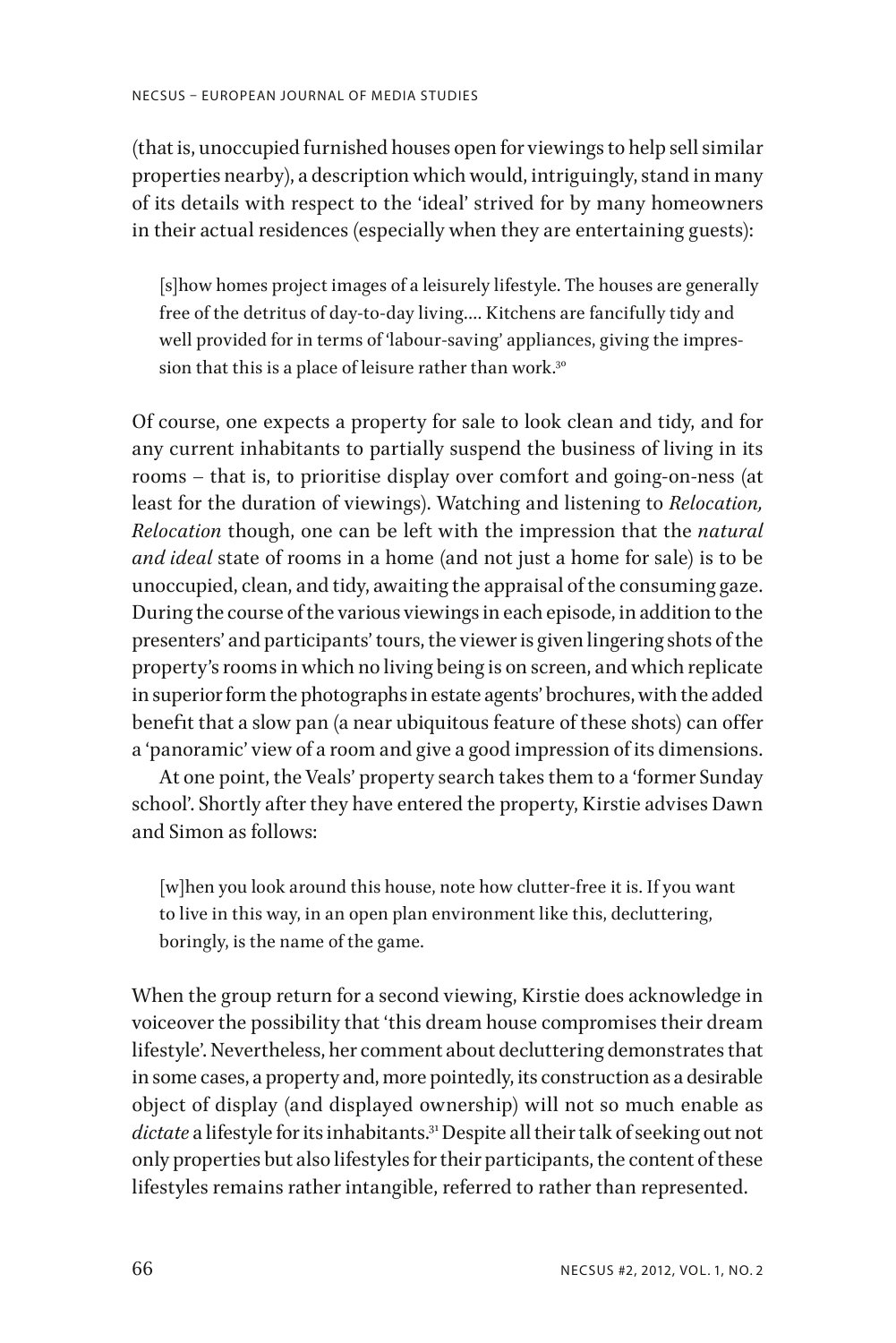# **What becomes of time on television?: Nigella and the pleasures of doing cooking**

Insofar as the aim of the above is to critique certain aspects of propertysearch programmes, the substance of that critique is twofold. Much of my description and analysis concern what we might term *spatial* matters: a collection of tendencies and tropes together imply that the purpose of houses is to be looked at whilst they are clean and unoccupied. Inseparable from these features is the matter of *temporal* representation. Empty space also means empty time: a 'space freed from eventhood' (a phrase I shall return to), with the only 'before' or 'after' provided by movements of the lens, not activity in front of it. We see summaries of the lives the participants wish to 'escape' from – usually, the suburban routine rendered in the visual equivalent of verbal summary ('I get up early, jump in the shower…'). During the house hunt, the participants cast themselves into an imagined future. On the occasions where past participants are re-visited, we see and hear further summaries of their new lifestyles. It could hardly be otherwise, the reader might reasonably interject. These programmes do not purport to offer the kind of temporal flow or attention I seem to be demanding, so it is unreasonable to accuse them of failing to provide it. This is an important point. However, these programmes *are* in the business of offering *fantasies* to their viewers, and I submit that the way in which the programme *structures* those fantasies leaves out the crucial ingredient of imagining what it feels like to spend time occupying one's home, rather than taking the view of an outsider looking in. I hope to further clarify the substance – and the scope – of my critique in the conclusion. However, before that I want to offer a pertinent televisual point of contrast to the modes of spatial and temporal representation that I have claimed to characterise the property-search programme. This stems less from a desire to end on a positive note than from a wish to complicate and reveal the limits of my own argument and to be as scrupulous as the space available will allow.

The genre that I want to focus on is food programming; more specifically, the examples of that genre that include the ingredient termed 'cook-ed' by Niki Strange – that is, programmes focusing on 'instruction through cookery demonstration'.<sup>32</sup> In some ways, these programmes are a good fit with contemporary discourses surrounding lifestyle television, because just as an estate agent will sell a lifestyle as well as a house, most cookery programmes will 'sell' a lifestyle as well as a recipe, with the lifestyle typically embodied in the 'personality' ingredient identified by Strange as often accompanying the 'cook-ed' ingredient. However, cook-ed programmes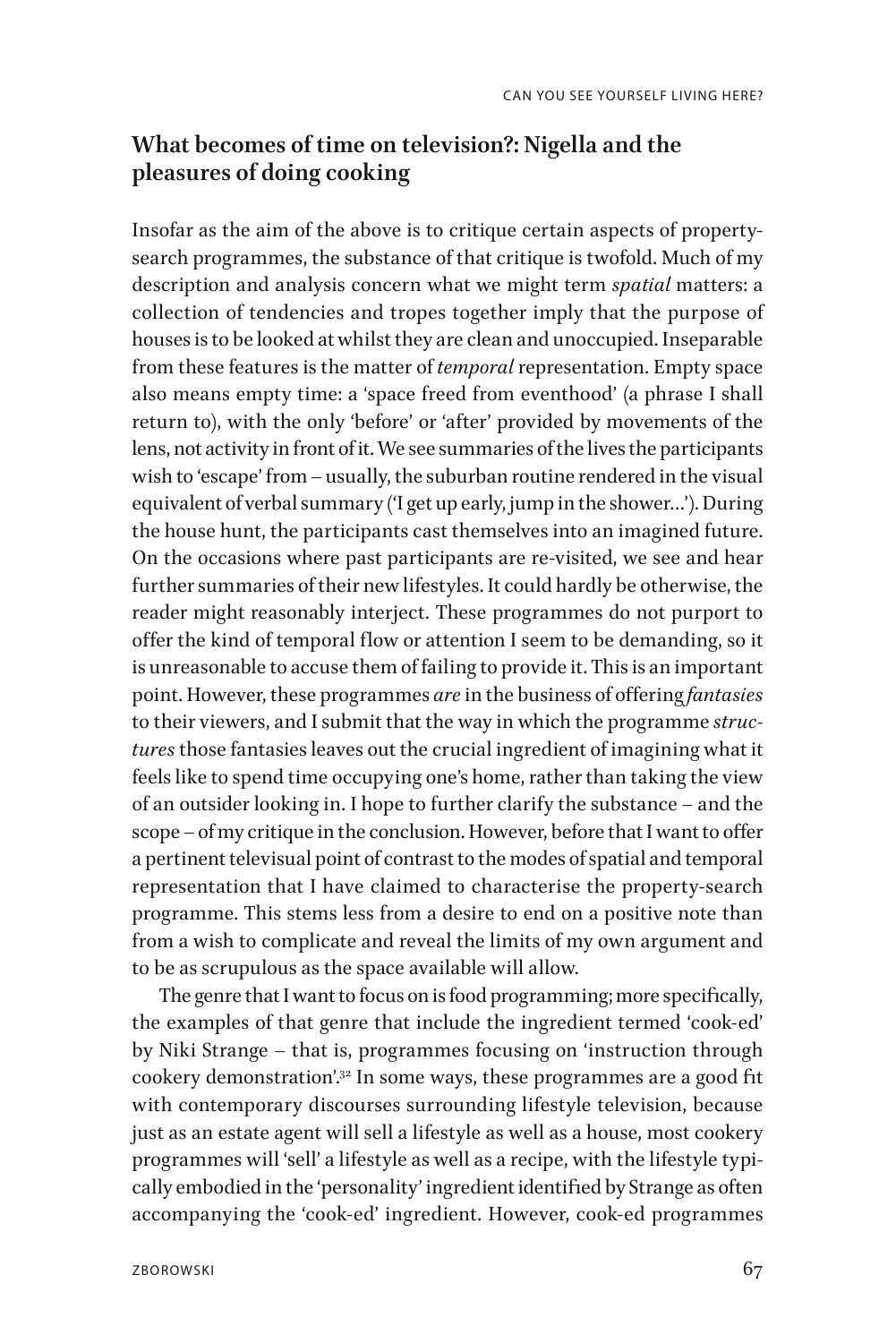elude (at least to some extent) Brunsdon's model of historical change in British lifestyle television. This is because instruction and display coexist more readily in relation to food than in relation to, say, DIY, gardening, or sewing. The process of cooking a meal or other recipe is also more amenable to being captured within the time constraints of factual entertainment programming in something closer to real time than other lifestyle pursuits. It is these features that make 'cook-ed' particularly useful to my argument.

In her magisterial article about Nigella Lawson, postfeminism, and cooking, Joanne Hollows demonstrates that Nigella's publications and programmes respond to the felt experience of time scarcity:

some studies suggest that the contemporary middle classes' experience of time may…involve scheduling 'quality time' which is outside of both paid labour and the less pleasant aspects of unpaid domestic labour … when time is a scarce commodity for the new middle classes, it is the excessive expenditure of time on baking a loaf or making bagels that offers one source of pleasure.33

On television, time spent cooking is not only *referred to* – as it is in the rhetorical appeals of Lawson's writing referred to by Hollows and, more banally, in any recipe's instructions to its reader to, say, knead dough or place meat in the oven for a specified amount of time – but also *enacted*. Of course, certain passages of time are strategically elided. However – and this is the crucial thing that distinguishes cook-ed and its handling of time from other lifestyle programmes – what is elided is generally *not* human labour (and skill), but rather those passages where machines take over (most frequently, when the food goes into the oven). Admittedly, this itself fails to do justice to that aspect of experience identified as typical to the temporal experience of, in particular, the domestic housewife: waiting.

In much lifestyle television, as we have noted, instruction and process are compressed, crowded out, and/or elided in favour of surface display and melodramatic revelation. In cook-ed programmes, including those presented by Nigella, something different happens. As Hollows has noted, in Nigella's television series, recipes are 'interspersed with images of the Nigella lifestyle: dropping off and picking up the kids, shopping for food',<sup>34</sup> and so on. Time slows down when Nigella cooks. 'Doing cooking' is not crowded out by 'displaying lifestyle'. We do not quite get real time recipes, but we do get step-by-step demonstration.

However, 'step-by-step demonstration' makes Nigella's presentation sound more formal than it is. Like celebrity chef Jamie Oliver, Nigella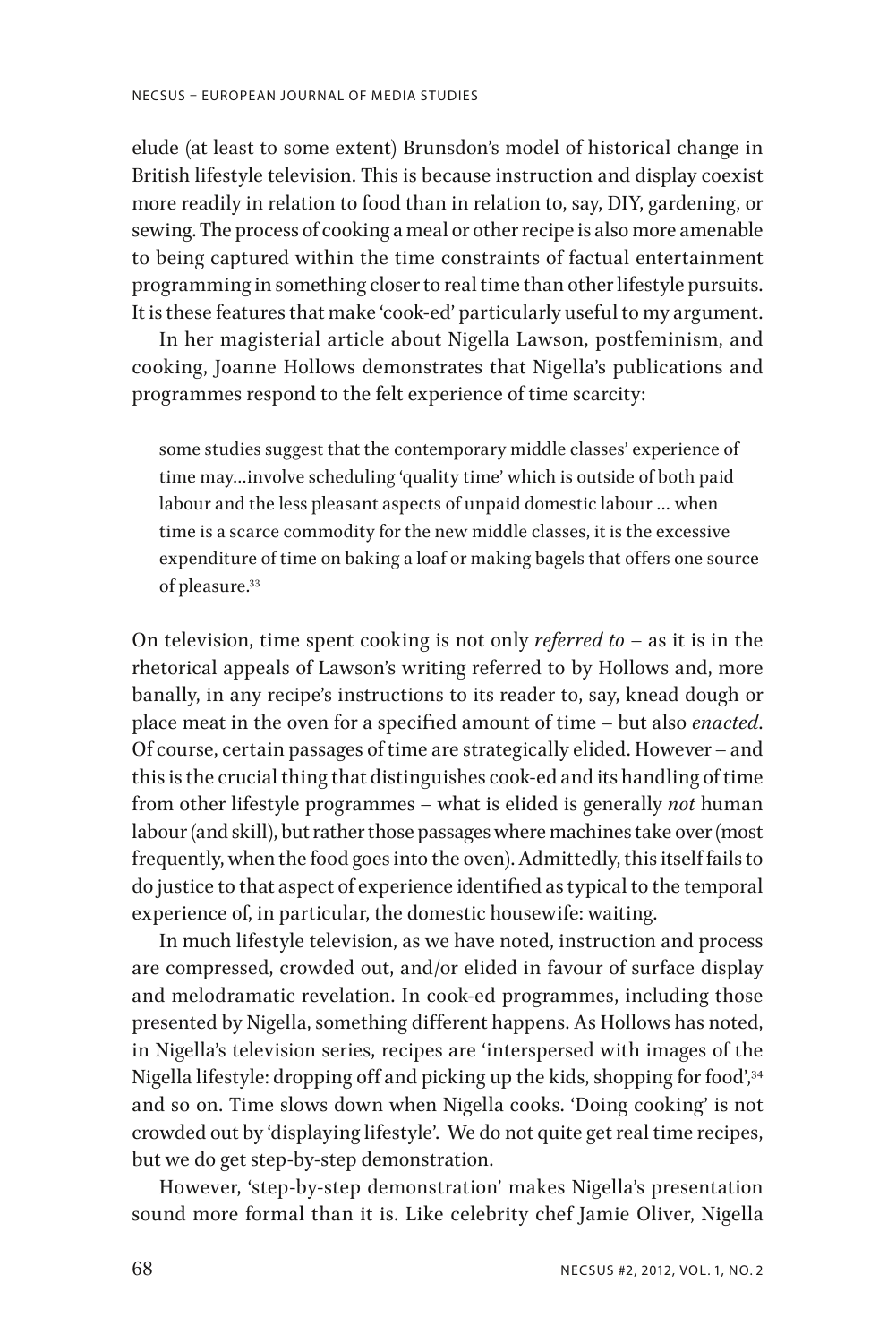embraces informality in her cooking method and in her mode of address. Whereas the camera tends to be positioned in front of Jamie Oliver, with a work surface separating the two (and, implicitly, presenter and viewer), it is alongside Nigella. In Jamie's presence, cooking is pleasurable, but it is still a *task*, and the viewer is figured in Jamie's address as a tutee. In Nigella's presence, although there remains the awareness and the possibility that viewers will need to be told certain things if they are going to reproduce this recipe themselves, there is also the sense that we are overhearing or accompanying Nigella as she goes about her pleasurable lifestyle.

Hollows has also drawn out the fact that 'Nigella's television shows and books are … laced with a range of popular and high cultural references that position her as a cultural omnivore'.<sup>35</sup> In the recently broadcast series *Nigella Kitchen* (BBC, 2010), during a recipe for 'Slut Spaghetti', Nigella treats the viewer to a discursive etymology of the dish's name (in a way that, in line with Hollows' discussion of Nigella and postfeminism, offers the viewer a range of more or less transgressive female positions that they might entertain) as she sets about assembling it, before returning to bed, from whence she came, to eat it. Again, the viewer is not positioned as an aspirant home economist, as they would be in the presence of Delia Smith, but as a person interested in aesthetic and cultural matters.

Clearly, Nigella does not offer us an escape from issues of class or taste; one reason that I can argue that in her programmes displaying lifestyle does not crowd out doing cooking is that she brings the two together. Nigella is one of the latest instances of the process (which seems to require persistent repetition and updating) whereby 'food planning and preparation [is given] the status of a leisure activity for the upper and middle classes, establishing it as a mode of display and self-improvement',<sup>36</sup> a process that Nicola Humble dates back in Britain at least as far as the years between the First and Second World Wars.

It is hard to deny that comparing making mayonnaise with reading Henry James<sup>37</sup> can be seen as an enactment of distinction. However, there is the danger of emphasising distinction at the expense of enactment. That is – the value and the pleasures that are to be gained from reading Henry James and making mayonnaise are not reducible to basking in one's own comparative superiority whilst doing so. For my rhetorical purposes it is fortunate that Henry James is one of the masters of capturing the movement of consciousness in an aesthetic experience.38 The exhilaration of reading James is that the reader is often simultaneously pushed in two directions: the immersion in that movement of consciousness that James' level of detail affords, and the detachment that results from being aware that one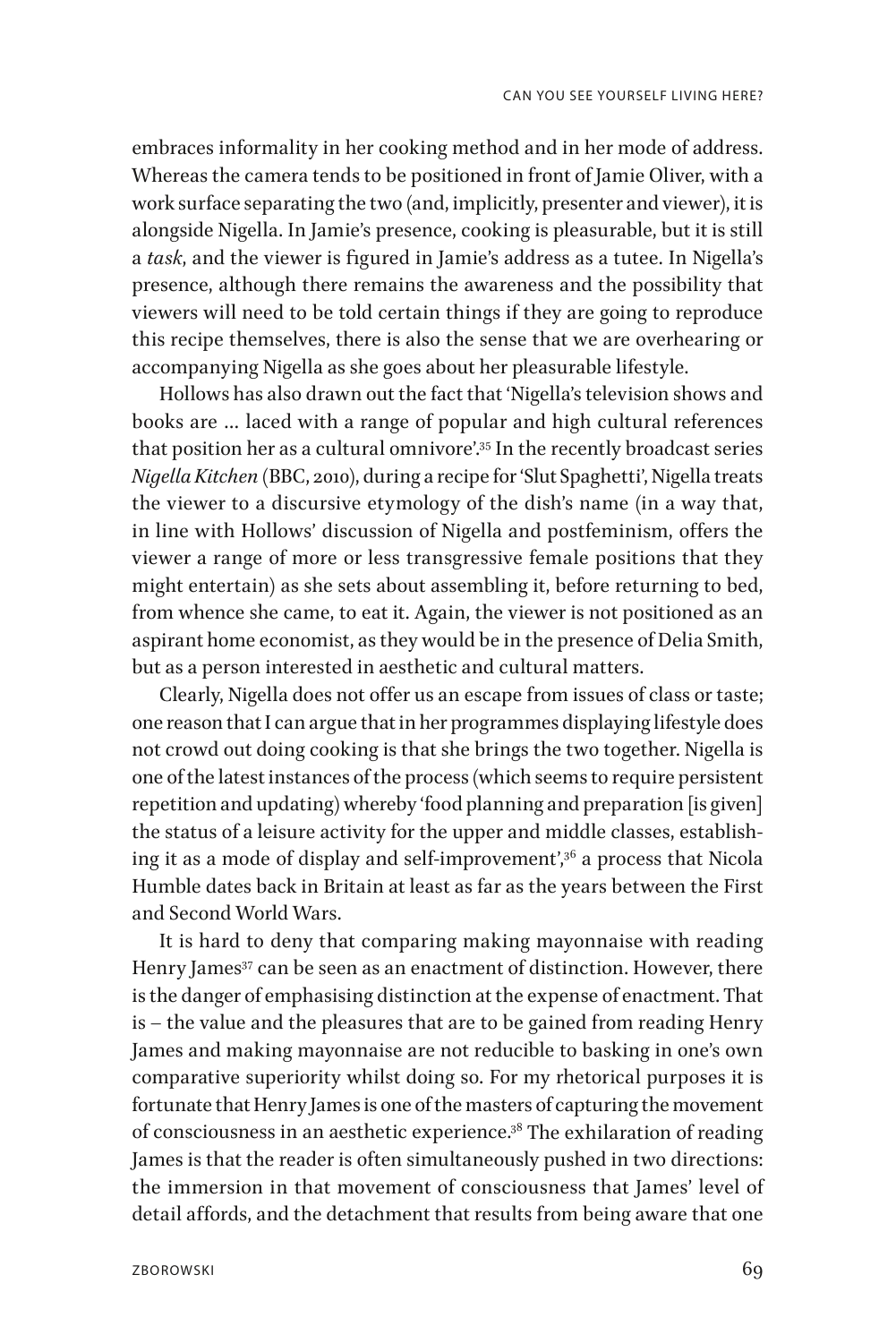is reading a painstaking construction of that movement. It is a mode of engagement that is particular, though not exclusive, to aesthetic activity, which we might term reflexive absorption. One is simultaneously caught up in the process of what one is doing but also standing outside, as it were, observing and reflecting upon the process.

Perhaps to aestheticise food in this way is problematic in itself – an example of the decadence whereby bourgeois consumption makes a meal out of a necessary bodily process. I am not oblivious to the fact that it is via a very particular route that food programming in general and Nigella in particular have come to appear as solutions to the problems posed, to my eyes, by property-search programmes. There are arguments to be had about food cultures, shopping habits, and sustainability that I cannot address here, and there is one about class and taste that I am only engaging with in a particular way. To return to an issue that bears directly upon an earlier phase of my argument: I imagine that most English speakers with more than a passing interest in food will be familiar with the term 'gastroporn',39 which makes a link (often disapproving) between the appeals of food photography, books, and programming on the one hand and pornography on the other. Another term, of more recent coinage, is 'property porn' – of which *Relocation, Relocation* would certainly be classed as an example. I am no expert on pornography or its study, but to remain at the level of popular discourse, it seems to me that the point of the comparison when it is intended negatively is one or more of the following:

- 1. food or property programmes are substitutes for real experience;
- 2. they foster unrealistic expectations in relation to the culinary or house-owning lives of viewers, thus ultimately leading to disappointment when fantasies become realities;
- 3. they foster an inordinate and unhealthy interest in food preparation and consumption or property ownership or speculation;
- 4. they turn what ought to be an embodied experience into a detached spectacle.

I see #1 as more of a problem in the case of 'real' pornography, where matters of human intimacy are at stake, than in the case of the other two. I see #2 as more of a problem in the case of property programming than food programming (I would tentatively suggest that whereas property programmes may well foster dissatisfaction, food programming is as likely to enhance one's enjoyment of food than detract from it, because when one eats one will in part be enjoying the glamour of the remembered representation – and I don't think there is anything too pernicious about that). #3 will be addressed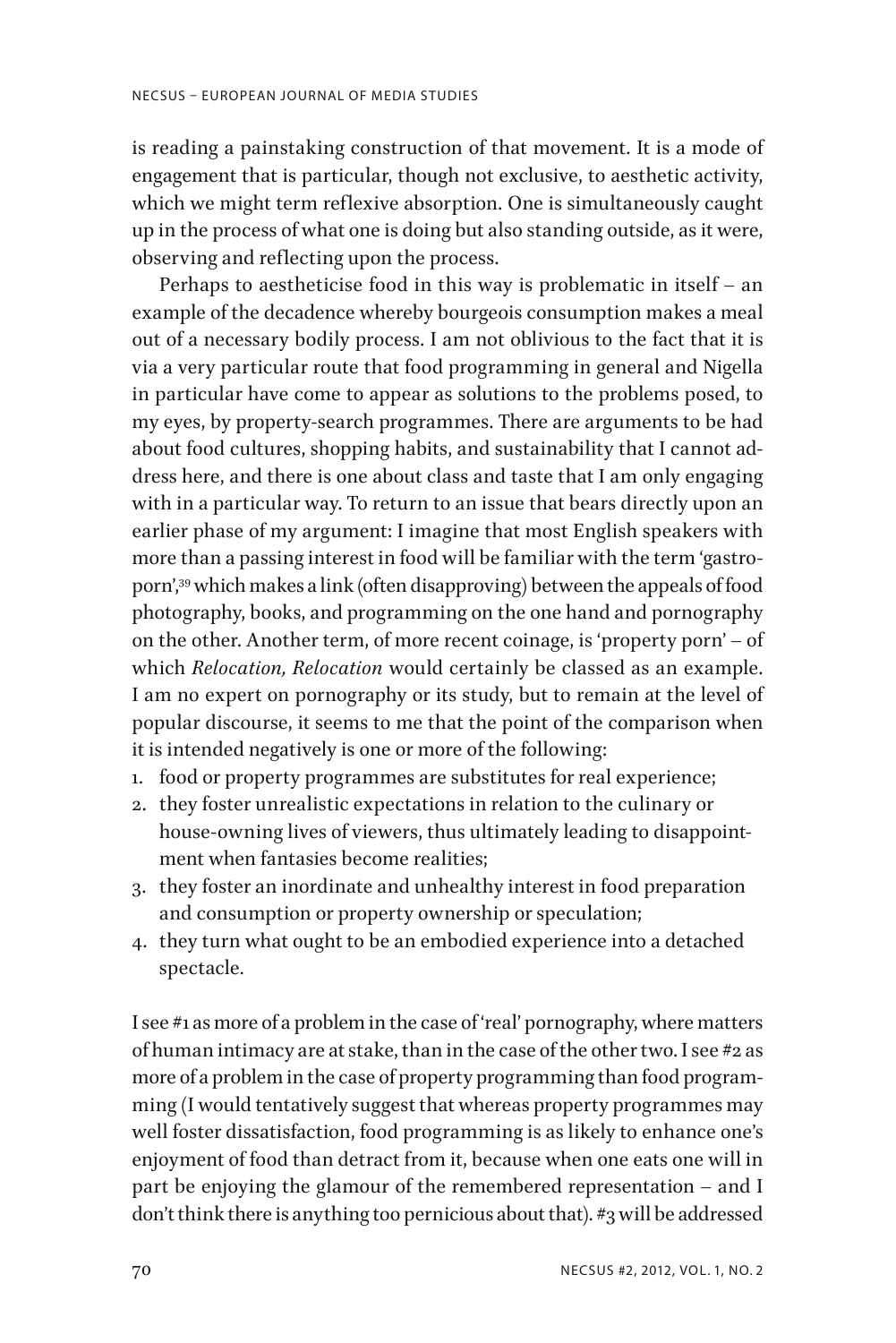briefly in the conclusion. #4 is the closest fit with the overall thrust of this article's argument.

In her discussion of lifestyle programming, Brunsdon expresses a desire to make distinctions between better and worse programmes within a genre;40 I too find myself wishing to make a distinction here. Yes, property and food programmes both fetishise surfaces using loving close-ups and tricks of focus and lighting. However, property programmes tend to offer hard, unyielding surfaces, bouncing light, and implicitly forbidding touch. Food programmes offer synaesthesia and the anticipation of smell, taste, and texture. Property and food programmes both encourage 'insideness' and 'outsideness' – but whereas in the former the experience offered contains a large streak of what we might term 'alienation' ('I want to live in that house, but I want it to continue to not look too lived in'), in the latter, what is offered can include, or at least point towards, something I have termed 'reflexive absorption'.

### **Conclusion: Putting people and their time back in places**

In a recent article in *Screen*, Helen Wheatley has explored the visual appeal and construction of programmes such as *Coast* (BBC, 2005-present), referred to by one of their producers as 'landscape porn'.<sup>41</sup> Drawing upon a line of argument advanced by Martin Lefebvre in relation to film and by Norbert Wolf in relation to painting – and which stretches back to Raymond Williams's observations in *The Country and the City* (1973) – and beyond, Wheatley observes that these programmes often give us '"space freed from eventhood" [in Lefebvre's terms], as opposed to land as setting'.<sup>42</sup> Wheatley quotes Wolf's assertion that

[p]eople to whom nature appears in the form of landscape no longer live unthinkingly in nature. They are alienated from it, and can feel one with nature only through the mediation of aesthetics.<sup>43</sup>

One of my tentative arguments above is that, perhaps even more alarmingly, property-search programmes are a symptom and perhaps a contributing factor to a partial alienation of our selves from our domestic environments; we risk aestheticising them in our habits and our perspective, and thus risk adopting the position of an outsider looking into our own homes.

It is possible to approach a link between the discourses of landscape and alienation and those of lifestyle using a further concept, *cosmopolitanism*,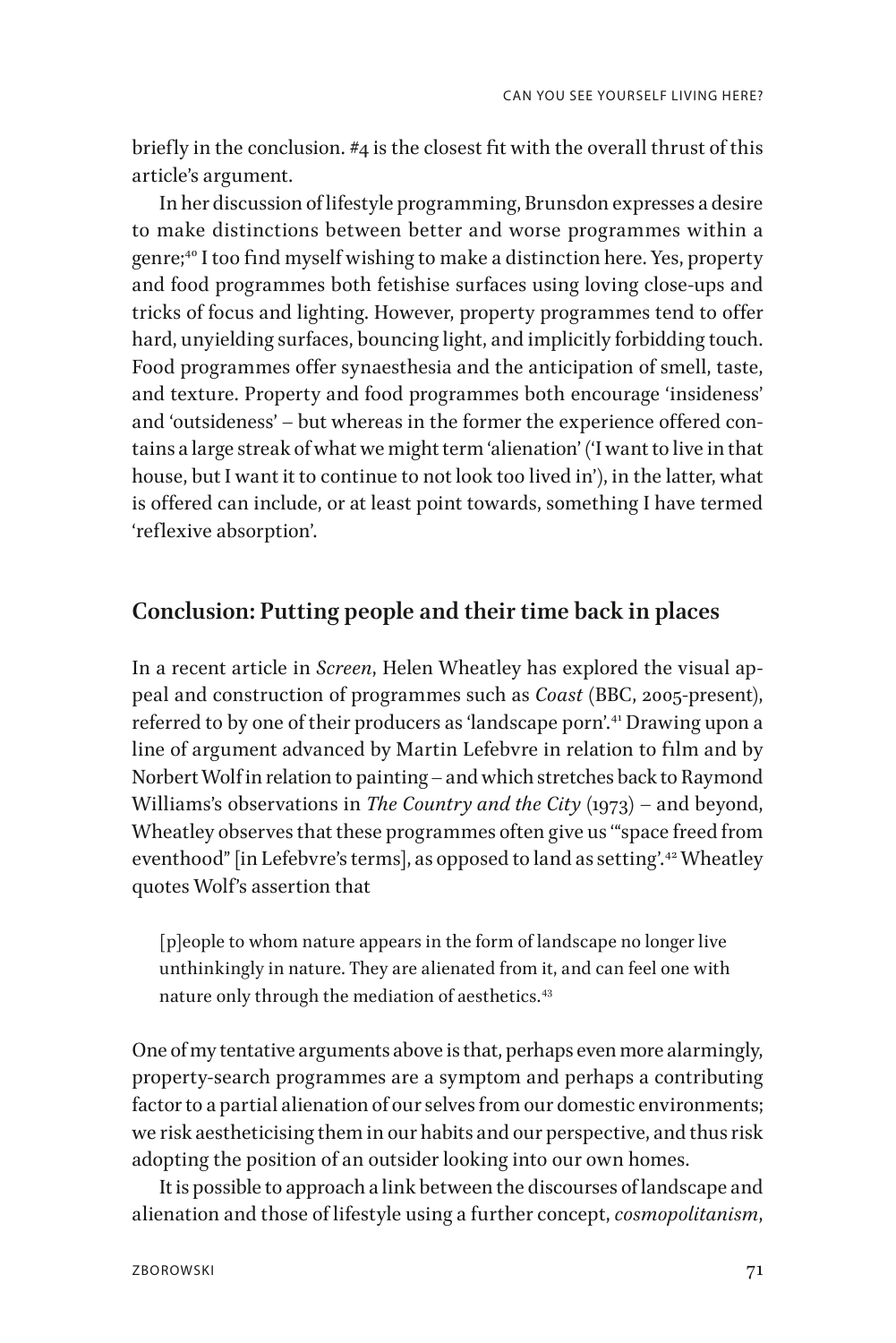and a recent article by Bronislaw Szersynski and John Urry. Szersynski and Urry argue that a 'shift to a cosmopolitan relationship with place means that humans increasingly inhabit their world only at a distance'.44 The authors report on research conducted using two focus groups in 1999: the first, 'professional residents' of a 'small affluent rural village' who possessed relatively high 'mobil[ity] in terms of distance and frequency of travel, in their history of residence as well as in work and leisure'; the second, 'mothers in their 30s from "under-employed" families living in social housing' in 'a medium-sized, inland ex-mining village'.45 One research finding was that the former group, unlike the latter, 'talked about landscape character in ways similar to those adopted by the Countryside Commission and other official bodies', and '[w]hen asked to imagine a photograph they might take of the area, … chose characteristically "scenic" images'.46 This fits with the observations of Wheatley and others above. Another research finding, which is pertinent to an understanding of programmes like *Coast* and *Relocation, Relocation*, is that

[t]he professional group seemed almost 'naturally' to employ a cartographic perspective. In a map-drawing exercise they conceived of West Cumbria as a continuous two-dimensional surface that had various characteristics that came and went as one moved about it. The women in the ex-mining village, by contrast, seemed to conceive of the area in terms of radial excursions away from the village to other places, especially other villages and towns.<sup>47</sup>

*Relocation, Relocation*, in more recent series, will occasionally employ the 'Google Earth' aesthetic of dropping precipitously through the clouds down to a single rooftop. It very frequently represents relocations using simplified maps of British regions. This cosmopolitan way of thinking space is of a piece with the typical habitus of the programme's participants.

Where does this leave us? There is always the danger that analysis will – through the detailed and magnifying attention it affords artefacts that constitute only a small fraction of the worlds of even their most enthusiastic viewers – make its object appear more important (and usually, more pernicious in its effects) than it is. What we can at least say is that property and food programmes offer certain pleasures, and in doing so they encourage us to become – at least for the time that we spend with them – certain 'kinds of desirers', to use a phrase of Wayne C Booth's.<sup>48</sup> Property and food programmes, like most forms of media, are at once symptoms of social trends given a particular shape by the perceived demands of broadcasting,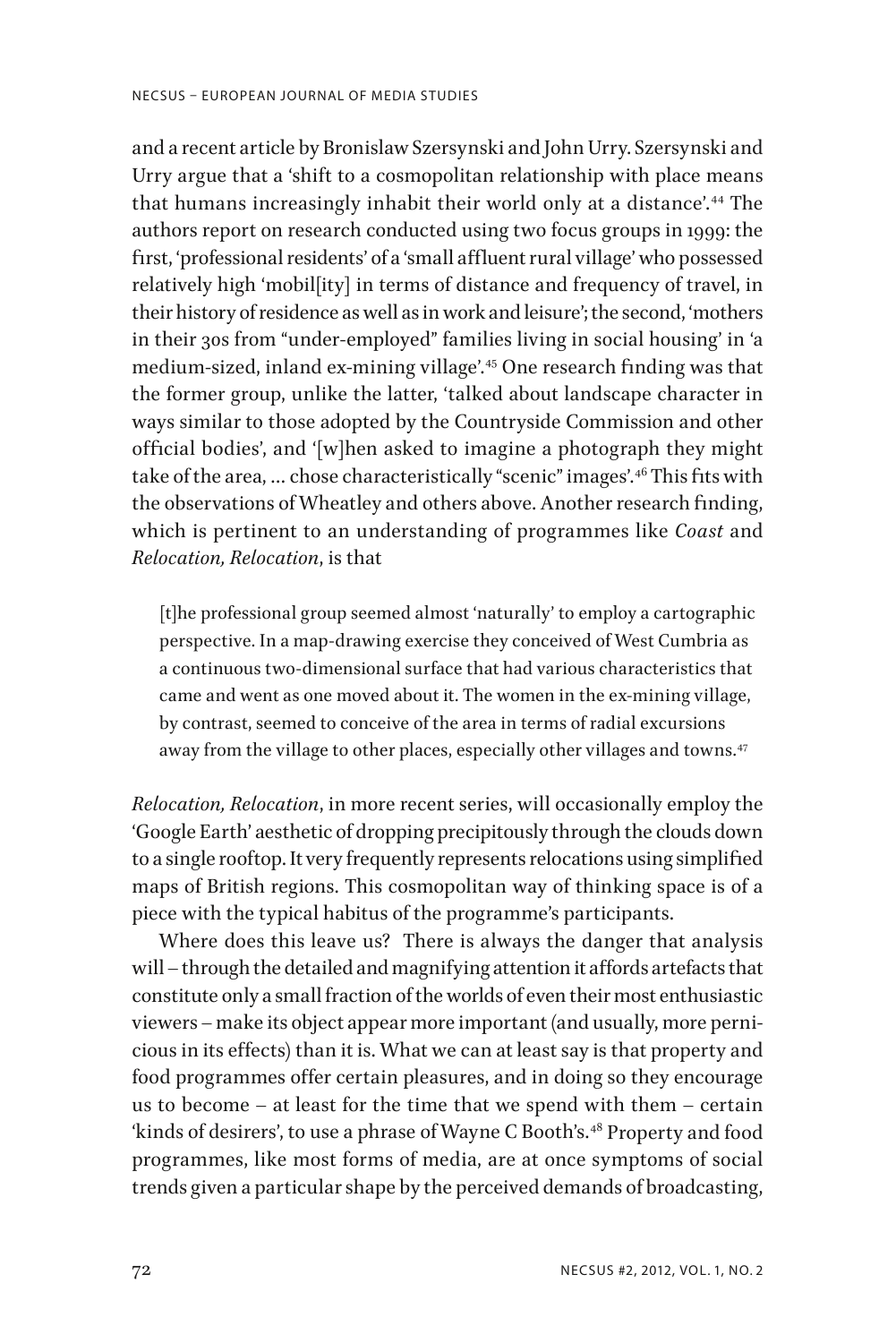and texts that offer those who receive them ways of understanding their lives: aspirations and fantasies, scripts and a vocabulary.

Broadcasting is one of the principal media for the representation of everyday life, but the particular manifestation of that impulse that is factual entertainment or 'lifestyle programming' dictates that *things must keep moving*. Clearly, the aim to represent the everyday and the imperative to keep moving come into conflict. As Brunsdon reminds us, 'life with the boring bits left in can be a bit of a shock',<sup>49</sup> particularly for the contemporary television viewer.

What *do* British people spend most of their everyday lives doing? Helen Powell, in her article 'Time, Television, and the Decline of DIY' (whose discussion of time scarcity complements Hollows' in relation to Nigella Lawson), cites research from the Office for National Statistics, which reports that 'the three main activities carried out by people in Great Britain in 2005 were sleeping, working and watching TV and video/DVDs'.<sup>50</sup> We are working at a very general level here, but these data offer proof, if proof were needed, that much everyday life is not necessarily very televisual – particularly the bits that involve watching TV! It is not, necessarily, that working or watching TV are 'the boring bits' for the people engaged in those activities, but rather that, to the untrained eye at least, there might not be much of interest to see or to watch. Reading Henry James is a magnificent experience but watching someone read Henry James is quite a boring one, which is to say that some of the most rewarding ways of spending time in one's own home involve performing activities that result in absorption, reflexive or otherwise, during which one is not imagining, internalising, inviting, or fearing the gaze of an appraising eye.

# **Acknowledgements**

Thank you to Giorgia Aiello, Peter Blanchflower, Amy Davis, Greg de Cuir Jr, Pete Falconer, Nicola Humble, John Osborne, and Louise Zborowski for various kinds of assistance during the writing of this article. Thanks also to students of the past three years in the seminar 'Television, Radio and the Everyday' for their comments upon, thoughts about, and reactions to a variety of lifestyle and makeover programming.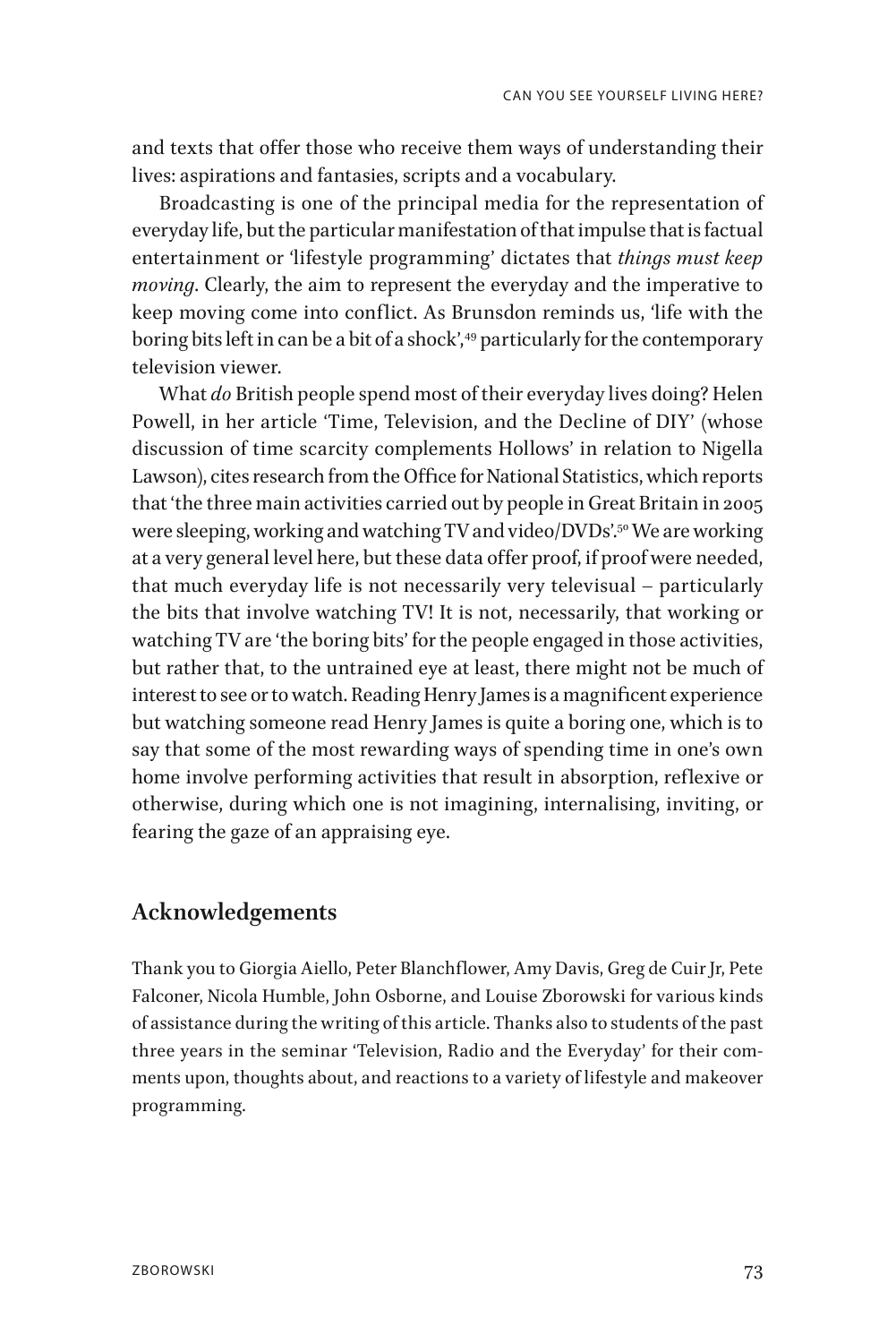# **Notes**

- 1. Brunsdon 2003, p. 6.
- 2. Ibid, p. 10.
- 3. For another historical argument about a different television genre, which traces a shift from realism to melodrama, see Geraghty 2006.
- 4. Brunsdon et al 2001, p. 55.
- 5. Brunsdon 2003, p. 11.
- 6. Moseley 2000, p. 303.
- 7. Giles 2002, p. 603.
- 8. Ibid., p. 607.
- 9. McElroy 2008, p. 49.
- 10. Lorenzo-Dus 2006, p. 757.
- 11. Chaney 2001.
- 12. Giddens 1991.
- 13. Bonner 2003.
- 14. Heller 2007.
- 15. A useful discussion of the implications and the possibilities of visually representing different kinds of textures is offered by Djonov & Van Leeuwen 2011.
- 16. Woodall & Constantine 2005, p. 15.
- 17. Palmer 2008, pp. 6-9.
- 18. Woodall & Constantine 2005, p. 21.
- 19. Ibid., p. 22.
- 20. Wadley 2008, p. 22.
- 21. I have closely observed this tendency in *DIY SOS: The Big Build*, *Phil Spencer: Secret Agent* and *Relocation, Relocation*. On the basis of more informal viewing I believe it to be much more widely applicable.
- 22. Available via YouTube: http://www.youtu.be/FSH8HPfnM88 (accessed on 14 November 2012).
- 23. For an example of a potential buyer who does react rather vociferously to magnolia, see Lorenzo-Dus 2006, pp. 753-757.
- 24. Available via YouTube: http://www.youtu.be/6F6NyS1m9AY (accessed on 14 November 2012).
- 25. Available via YouTube: http://www.youtu.be/FHx9GMHfYCg (accessed on 14 November 2012).
- 26. Attfield 2000, p. 189.
- 27. Ibid.
- 28. A type of project followed in, for example, Channel 4's long running series *Grand Designs* (1999-present), a fascinating instance of a sub-genre that I do not have space here to examine.
- 29. Cf. Cloke & Thrift 1990, p. 175.
- 30. Chapman 1999, p. 45.
- 31. See Miller 2010, pp. 91-92 for an interesting discussion of this topic. See also Chapman 1999, pp. 55-56.
- 32. Strange 1998, p. 301.
- 33. Hollows 2003, pp. 191-192.
- 34. Ibid., p. 182.
- 35. Ibid.
- 36. Humble 2005, p. 73.
- 37. Lawson 1999, p. 13. Quoted in Hollows 2003, p. 182.
- 38. See, among others, Lodge 2002, pp. 200-233 and *passim*.
- 39. For an early use of the term, see Cockburn 1977.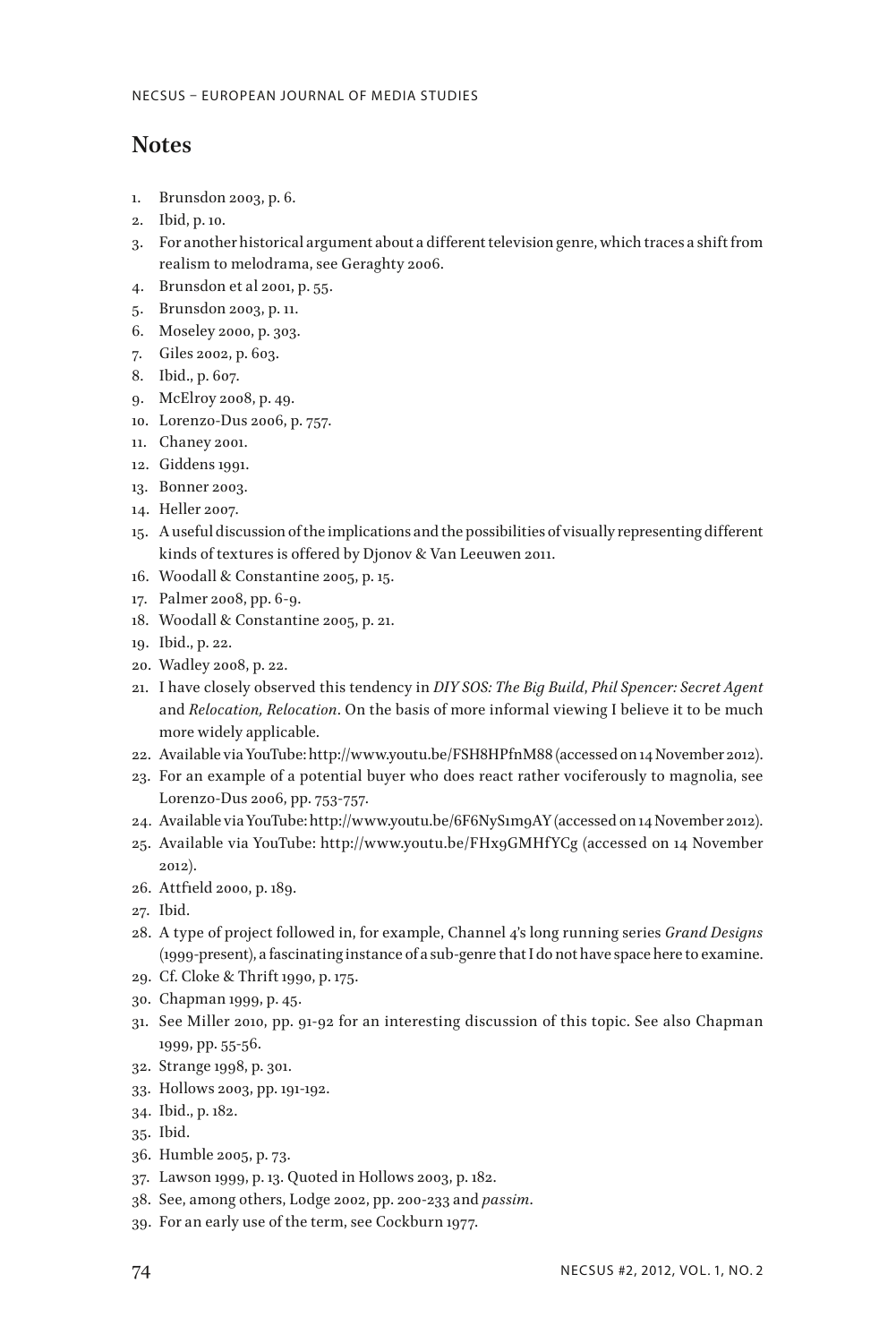- 40. Brunsdon 2003, p. 18.
- 41. Wheatley 2011, p. 244.
- 42. Ibid., p. 235.
- 43. Ibid., p. 240.
- 44. Szersynski & Urry 2006, p. 113.
- 45. Ibid., p. 124.
- 46. Ibid.
- 47. Ibid., p. 125.
- 48. Booth 1988, pp. 201-206.
- 49. Brunsdon 2004, p. 124.
- 50. Powell 2009, p. 93.

### **References**

Attfield, J. *Wild things: The material culture of everyday life*. Oxford: Berg, 2000.

- Bell, D. and Hollows, J (eds). *Ordinary lifestyles: Popular media, consumption and taste*. Maidenhead: Open University Press, 2005.
- Bonner. F. *Ordinary television*. London: Sage, 2003.
- Booth, W.C. *The company we keep: An ethics of fiction*. Berkeley: University of California Press, 1988.
- Brunsdon, C. 'Lifestyling Britain: The 8-9 slot on British television', *International Journal of Cultural Studies*, Vol. 6, No. 1, 2003: 5-23.

\_\_\_\_\_. 'Taste and time on television', *Screen*, Vol. 45, No. 2, 2004: 115-129.

- Brunsdon, C., Johnson C., Moseley, R. and Wheatley, H. 'Factual entertainment on British television: The Midlands TV Research Group's "8-9 project"', *European Journal of Cultural Studies*, Vol. 4, No. 1, 2001: 29-62.
- Chaney, D.C. 'From ways of life to lifestyle: rethinking culture as ideology and sensibility' in *Culture in the communication age* edited by J. Lull. London: Routledge, 2001: 75-88.
- Chapman, T. 'Stage sets for ideal lives: images of home in contemporary show homes' in *Ideal homes? Social change and domestic life* edited by T. Chapman and J. Hockey. London: Routledge, 1999: 44-58.
- Cloke, P. and Thrift, N. 'Class and Change in Rural Britain' in *Rural restructuring: Global processes and their responses* edited by T. Marsden, P. Lowe, and S. Whatmore. London: David Fulton, 1990: 165-181.
- Cockburn, A. 'Gastro-Porn', *The New York Review of Books*, 8 December 1977, http://www.nybooks. com/articles/archives/1977/dec/08/gastro-porn/ (accessed on 13 July 2012).
- Djonov, E. and Van Leeuwen, T. 'The semiotics of texture: from tactile to visual', *Visual Communication*, Vol. 10, No. 4, 2011: 541-564.
- Geraghty, C. 'Discussing Quality: Critical vocabularies and popular television drama' in *Media and cultural theory* edited by J. Curran and D. Morley. London: Routledge, 2006: 221-232.
- Giddens, A. *Modernity and self identity: Self and society in the late modern age*. Cambridge: Polity Press, 1991.
- Giles, D.C. 'Keeping the public in their place: audience participation in lifestyle television programming', *Discourse & Society*, Vol. 13, No. 5, 2002: 603-628.

Heller, D (ed.). *Makeover television: Realities remodelled*. London: I B Tauris, 2007.

Hollows, J. 'Feeling like a domestic goddess: Postfeminism and cooking', *European Journal of Cultural Studies*, Vol. 6, No. 1, 2003: 179-202.